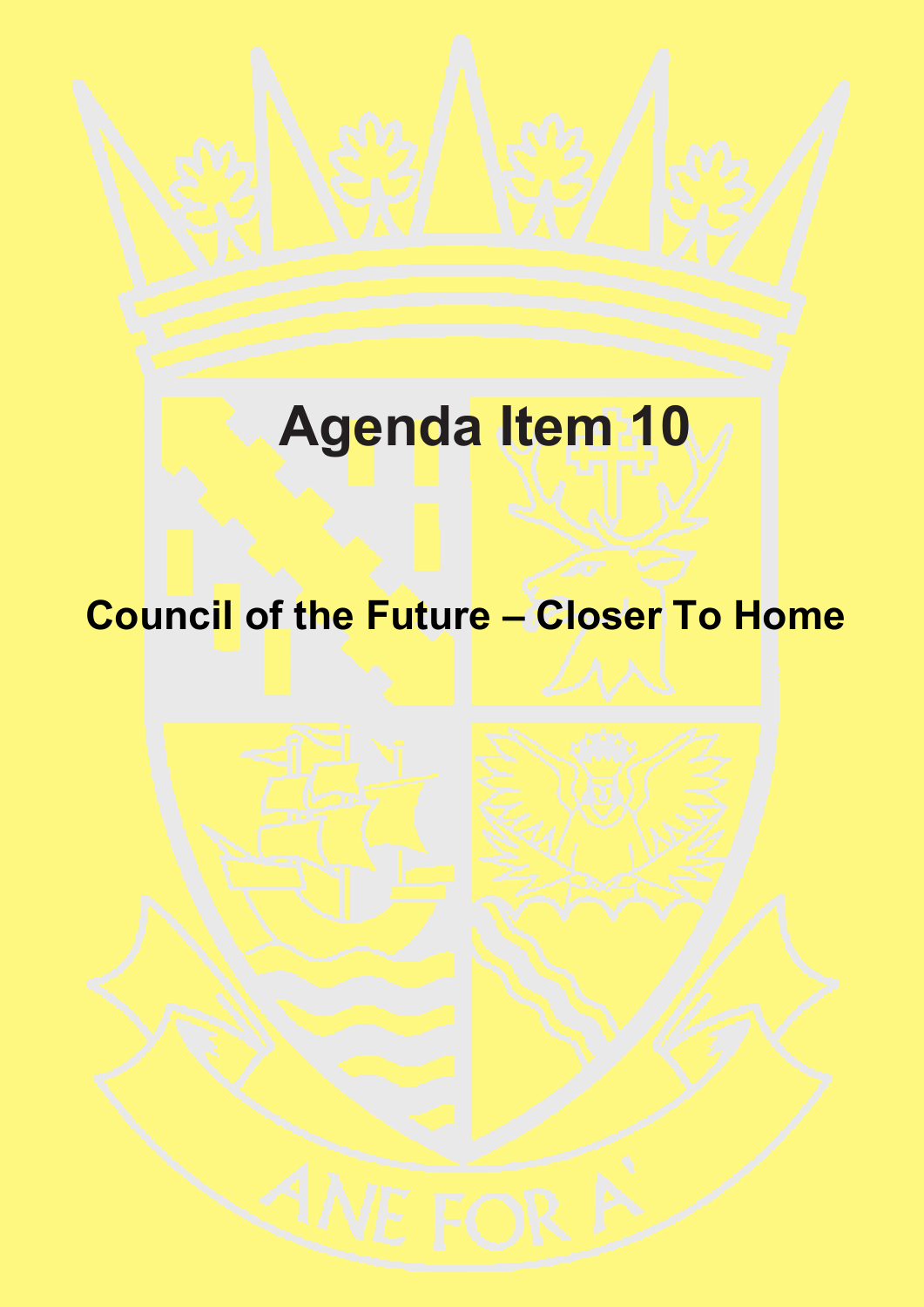#### **Falkirk Council**

| Title:               | <b>Council of the Future – Closer To Home</b>         |
|----------------------|-------------------------------------------------------|
| Meeting:             | <b>Education, Children and Young People Executive</b> |
| Date:                | 14 September 2021                                     |
| <b>Submitted By:</b> | <b>Director of Children's Services</b>                |

#### **1. What is the Priority Project being reported on?**

- 1.1 Closer To Home currently consists of 6 active projects with dedicated project managers, all of whom are Service Managers:
	- Alternative Family Placement
	- Best Practice in Child Protection
	- Family Support Services
	- Procuring for the Future: Procurement & Commissioning Manager
	- Supported Accommodation
	- Young People at the Centre of Residential Care
- 1.2 The project sponsor for Closer To Home is the Senior Service Manager from Children's Services Social Work.
- 1.3 Closer To Home is part of Falkirk Council's transformation programme called Council of the Future (COTF). The programme aims to help us change what we do and how we do it so we can deliver on our priorities - Communities, Enterprise, Innovation - and our Corporate Plan promise of making the Falkirk area "The Place to Be where everyone can fulfil their potential".
- 1.4 Closer To Home routinely reports performamce to the Communities Workstream Board.

#### **2. Recommendations**

- **2.1 It is recommended that the Education, Children and Young People Executive:** 
	- **1) note the progress and achievements of the Closer To Home Strategy;**
	- **2) note that a report in relation to the service re-design of the Initial Response Team (IRT) pilot will be taken to Executive in second quarter of 2022/23 for decision;**
	- **3) note the savings within the revised Closer To Home Medium Term Financial Plan (MTFP) for 2022-26.**
- **3. Project Overview**
- 3.1 **Vision and Objectives**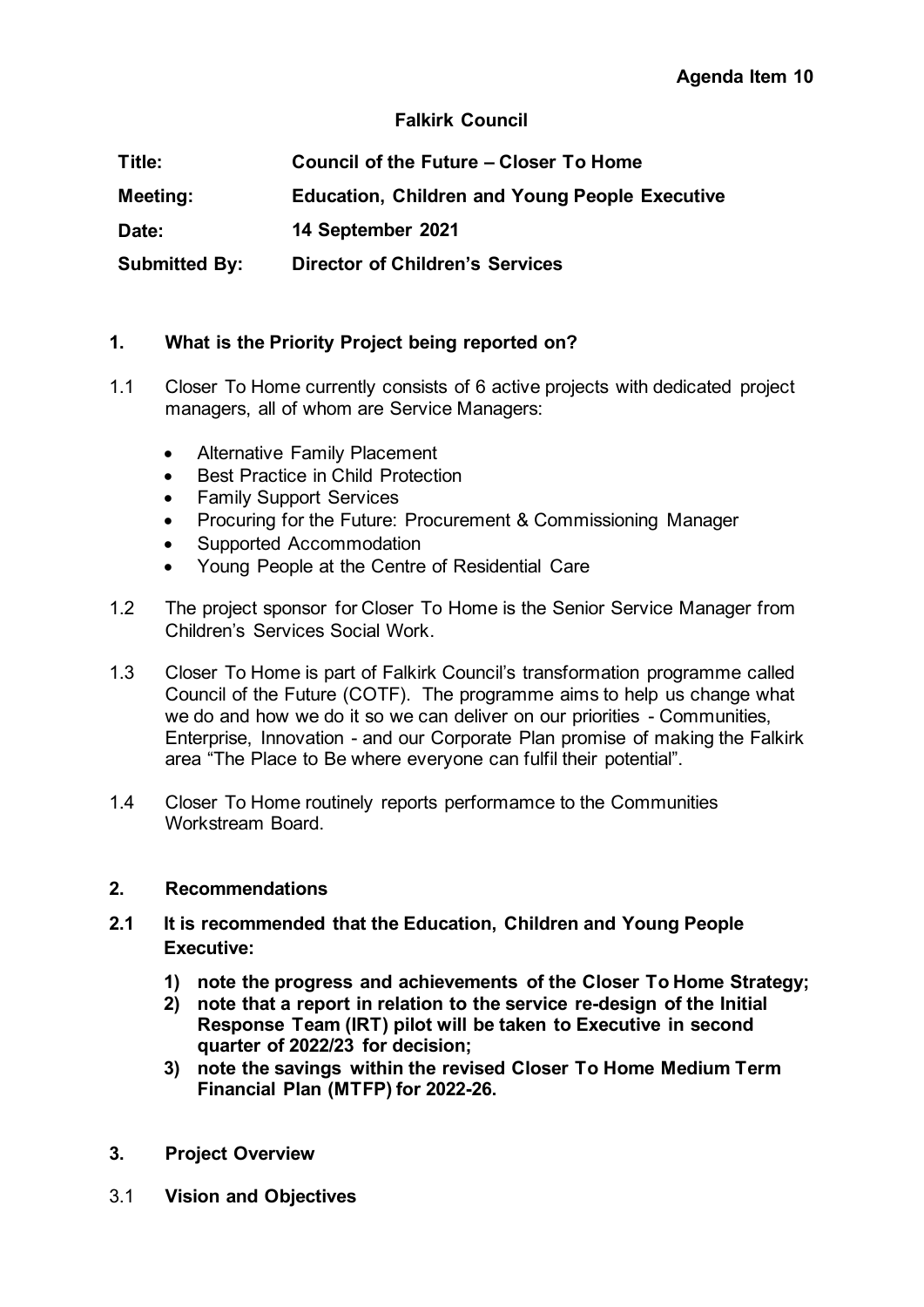#### 3.1.1 **Vision**

Closer To Home is a Children's Services Strategy with the ambition to improve outcomes for children and young people and to ensure sustainability of services in the future. Closer To Home places strong emphasis on preventative approaches; determining to provide early help and support to families. The overarching vision for Closer To Home is "strong families, safe children, and brighter futures".

#### 3.1.2 **Objectives**

The objectives of the Strategy set out to:

- safely reduce the number of children looked after away from home;
- shift the balance of care;
- ensure all our children including the most vulnerable will achieve in learning, life, and work;
- have families at the centre of decision making and planning for the children.

Appendix 1 provides a project overview of objectives, achievements, outcome focused benefits, savings, next steps and, where appropriate, the requirement for any future member decisions.

#### 3.2 **Financial Benefits**

With support from the Council Of The Future Change Programme, the Closer To Home Strategy is projected to deliver just over £2.2m of savings up to 2021/22 through implementation of service redesign and transformation within key projects. To date, the project has delivered financial achievements and improved services for children and families in Falkirk.

3.2.1 The updated Medium Term Financial Plan (MTFP) reflects the savings identified over the period of the Strategy, shown below.

| Year                       | 19/20  | 20/21  |       | 21/22 22/23 23/24 24/25 |                   |       | 25/26 | Total |
|----------------------------|--------|--------|-------|-------------------------|-------------------|-------|-------|-------|
|                            |        | 2      | 3     | 4                       | 5                 |       |       |       |
|                            | £'000  | £'000  | £'000 | £'000                   | £'000             | £'000 | £'000 | £'000 |
|                            |        |        |       |                         |                   |       |       |       |
| Savings<br><b>May 2021</b> | $-837$ | $-700$ | -700  |                         | -1532 -1171 -1015 |       | -958  | -6913 |

3.2.2 In line with the Closer To Home transformation project and MTPF above, £4.676m savings are included in the Business Plan from 2022/2023 onwards. Further information contained with the project overview at Appendix 1.

#### 3.3 **Measures of Success**

Building on achievements noted throughout the project overview at Appendix 1, current performance information in a number of areas is noted in the table below. Work continues to develop other relevant key performance indicators as the project progresses.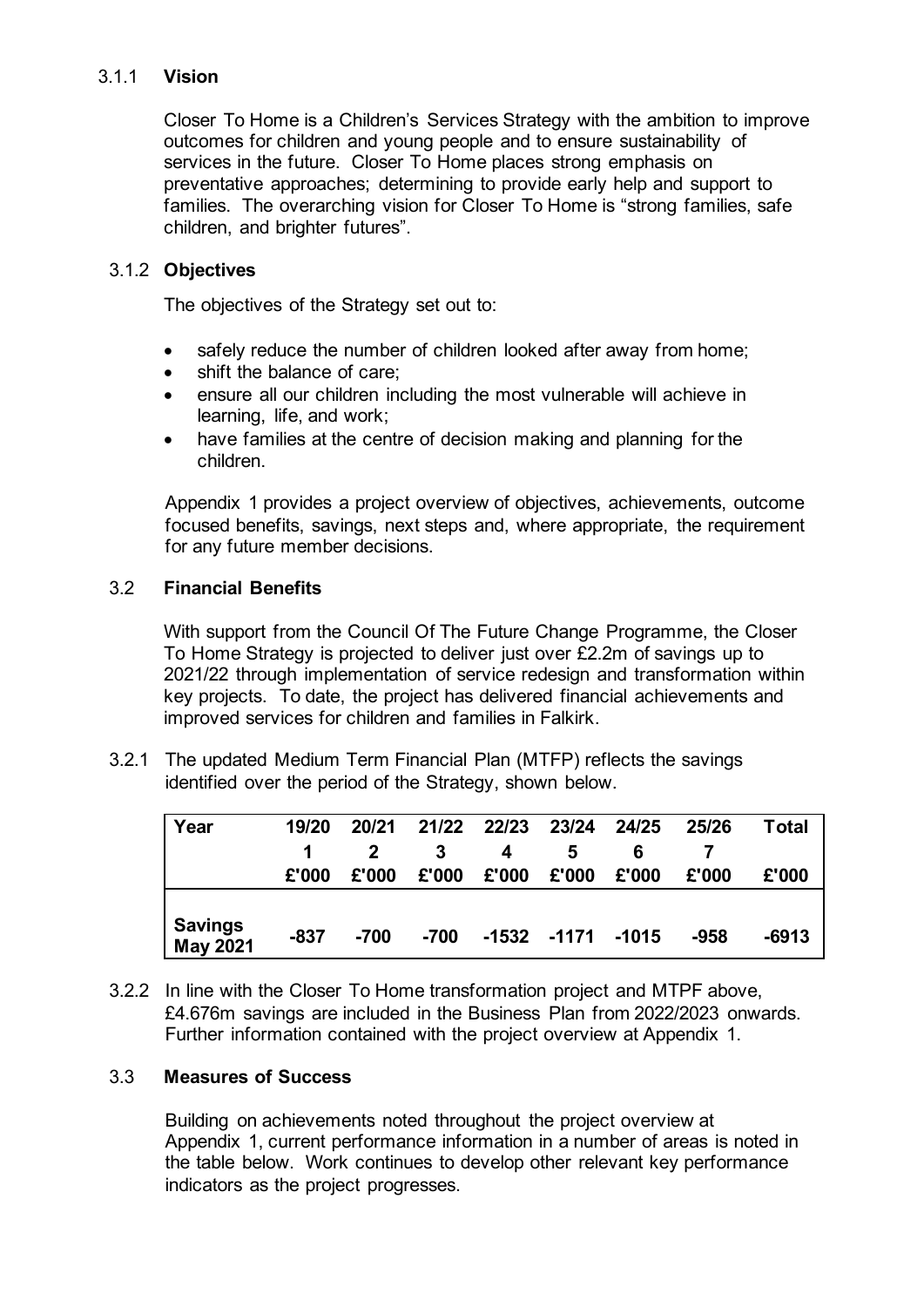| <b>PROJECT</b>                                     | <b>PERFORMANCE</b><br><b>TO DATE</b>                                                                             | 2021/2022 TARGET                             |
|----------------------------------------------------|------------------------------------------------------------------------------------------------------------------|----------------------------------------------|
| <b>Alternative Family</b><br><b>Placement</b>      | Recruited 26 new foster<br>carers since 2018                                                                     | <b>+10 new foster carers</b><br>year on year |
|                                                    | Increased providers on<br>fostering framework to<br>11                                                           | 10                                           |
| <b>Best Practice in</b><br><b>Child Protection</b> | 96% of all new referrals<br>to the service are<br>screened and actioned<br>in 24 hours<br>*in the first 4 weeks* | 100%                                         |
|                                                    | 73% reduction in referral<br>backlog                                                                             | 100%                                         |
| <b>Procurement</b>                                 | 89% of all provision<br>contracted                                                                               | 80%                                          |
|                                                    | 67% of public sector<br>spend reviewed                                                                           | 100%                                         |

#### 3.4 **Milestone Plan**

Attached at Appendix 2, the Closer To Home Roadmap shows planned milestones to 2026.

#### **4. Considerations**

- 4.1 The current national policy context for Children's Services is both complex and challenging with potential unprecedented change in how public services are governed, structured, and delivered. Significant policy developments in relation to a new National Care Service have been proposed within the recently published consultation document resulting from the Independent Review of Adult Social Care [https://www.gov.scot/publications/national-care-service](https://www.gov.scot/publications/national-care-service-scotland-consultation-easy-read/pages/1/)[scotland-consultation-easy-read/pages/1/](https://www.gov.scot/publications/national-care-service-scotland-consultation-easy-read/pages/1/) The scope of the consultation includes not only adult care but children and justice social work services in relation to how services with be structured both in governance and delivery models.
- 4.2 The Promise <https://thepromise.scot/plan-21-24/>, developed after 3 years of review and consultation involving 5,500 care experienced children, young people and adults, brings with it the need for widespread change in how we meaningfully engage and support children and their families, recognising the crucial importance of family and relationship.
- 4.3 As part of the delivery of The Promise, legislative changes in relation to the rights of brothers and sisters as detailed in Section 5.4 have both cost and resource implications.
- 4.4 New National Child Protection Guidance has been launched this year, with anticipated timescales from implementation within the next year, which brings with it challenges and resource demand in key areas of multi-agency practice in child protection.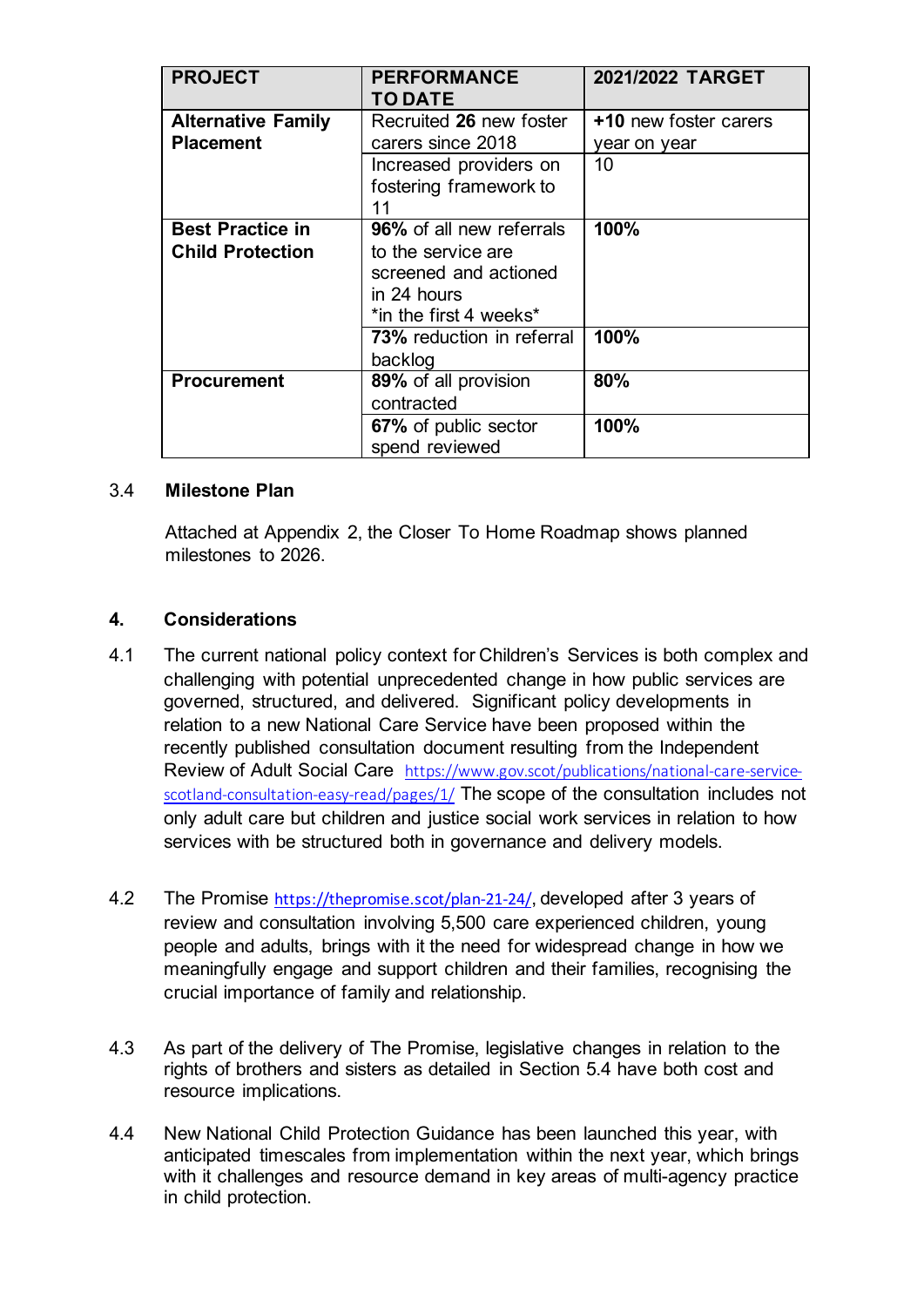- 4.5 The National Transfer Scheme (NTS) for Unaccompanied Asylum-Seeking Children (UASC) is being developed to ensure children caught up in conflict and political instability are supported to access durable and effective support including care when separated from their family. Young people in need of care and protection will be supported by every country in the UK. The NTS seeks to secure equal provision for supporting UASC, with all Local Authorities providing accommodation and support on a rota basis.
- 4.6 As noted in section 2, consideration of the future of the IRT will come forward in a report to the Education, Children and Young People Executive in the second quarter of 2022/23.
- 4.7 The 7th Closer To Home project will become active by November 2021 in relation to Self-Directed Support (SDS) to enable families to determine their own solutions, with aligned budgets to empower families. Families will be enabled to purchase service or support to address needs and improve family relationships and care, enabling children to remain at home where possible.

#### **5. Implications**

#### **Financial**

#### 5.1 **Change Fund**

Change Fund Awards have provided additional project resources to the value of £0.436m up to 2020/21, with more than £0.227m of costs already incurred.

#### **Resources**

5.2 The Closer To Home projects have been strengthened by the appointment of various key posts.

#### **Legal**

5.3 There are no legal requirements to be considered for this report.

#### **Risks/Dependencies**

5.4 Closer To Home manages risk in line with the COTF Change Programme and Corporate Risk Register.

#### 5.4.1 **Impact of legislative changes requiring siblings to be kept together**

Mitigation - The newly issued guidance from Scottish Government which supports the implementation of legislative changes in July 2021 is currently being considered, including cost implications. The legislation requires the Local Authority to carry out its duty to promote the rights of brother and sisters to be together and, where this is not appropriate, they must be supported to have opportunities to stay regularly in touch with one another to nurture and support their relationships. This builds on what is good practice but is now enshrined within the Children's (Scotland) Act 2020 and the Looked After Children (Scotland) Amendment Regulations July 2021.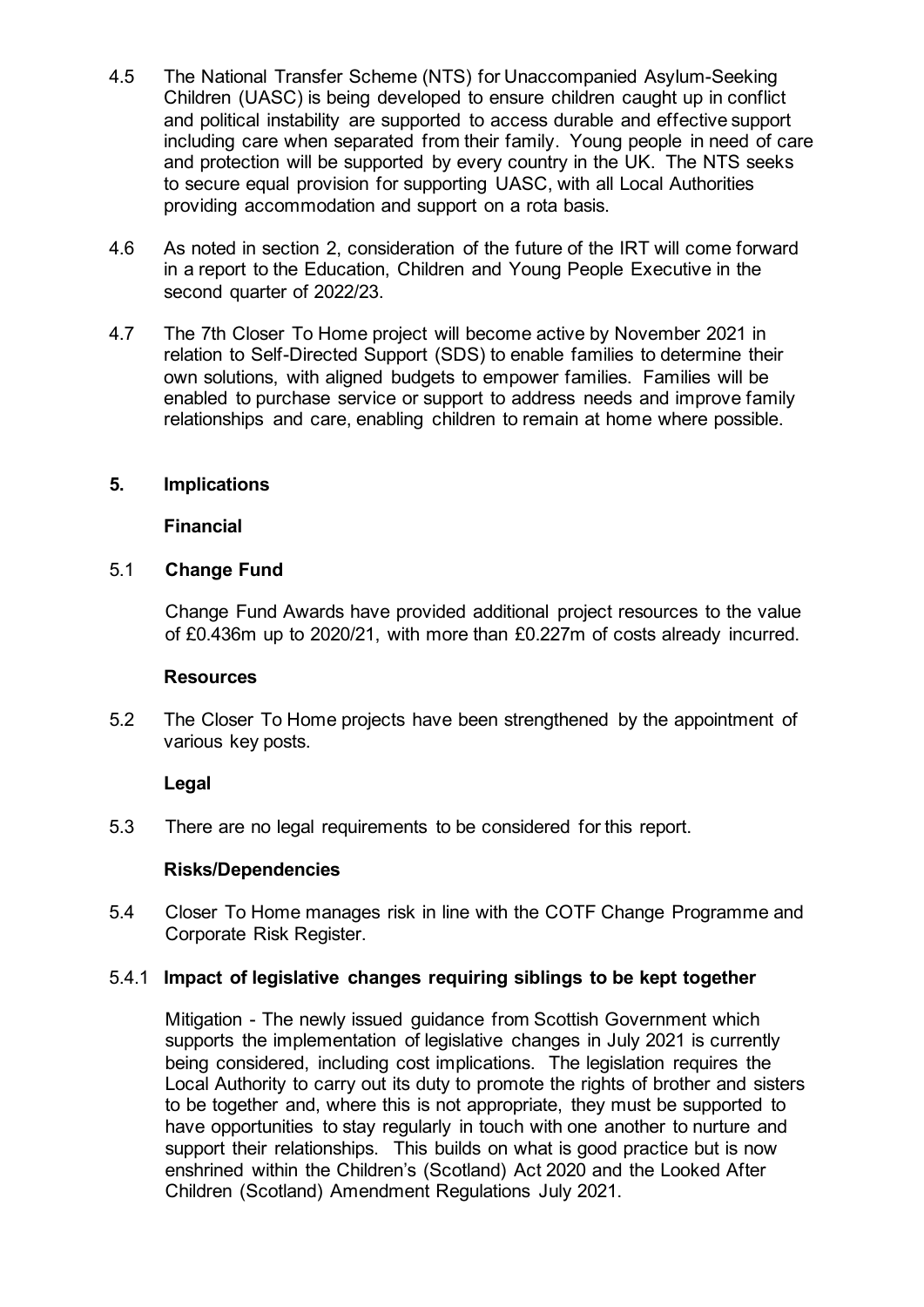#### 5.4.2 **Trade Union agreement to changes in staff working patterns and Terms & Conditions**

Mitigation - A Children & Families Social Work Trade Union Forum has been developed in July 2021 which will meet regularly to discuss Closer To Home projects as part of an agreed standing agenda.

The regular forums have been developed to enhance communication and understanding of the projects and need for transformation. It is anticipated that service and Trade Union representatives will reach earlier resolution through discussion on service redesign which may have implications for staff.

In addition, there is now a Trade Union representative in attendance at the Communities Workstream Board to keep communication open and productive throughout the transformation process.

- 5.4.3 To progress the Closer To Home Project as planned, dependencies have been identified across the various COTF projects and these are monitored on an ongoing basis. The following dependencies exist within other areas:-
	- Liquid Logic Project
	- Implementation of revised National Child Protection Guidance
	- Implementation of the wider GIRFEC Agenda
	- Succeed Today Excel Tomorrow and ASN review
	- Connected Falkirk and Connecting Scotland
	- Climate change considerations to facilities.

#### **Equalities**

5.5 Each project has initiated the EPIA process.

#### **Sustainability/Environmental Impact**

5.6 Although there are no direct sustainability and environmental issues within the scope of the Strategy, there are identified links with the Climate Change Project which have been taken forward.

#### **6. Conclusion**

6.1 Closer To Home is now in year 3 of implementation and continues to respond to local and national demands to support children and young people across Falkirk.

**\_\_\_\_\_\_\_\_\_\_\_\_\_\_\_\_\_\_\_\_\_\_\_\_\_\_\_\_\_\_** Director of Children's Services

- Author: Lesley James, Senior Service Manager, 01324 506620 [lesley.james@falkirk.gov.uk](mailto:lesley.james@falkirk.gov.uk)
- Date: 2 September 2021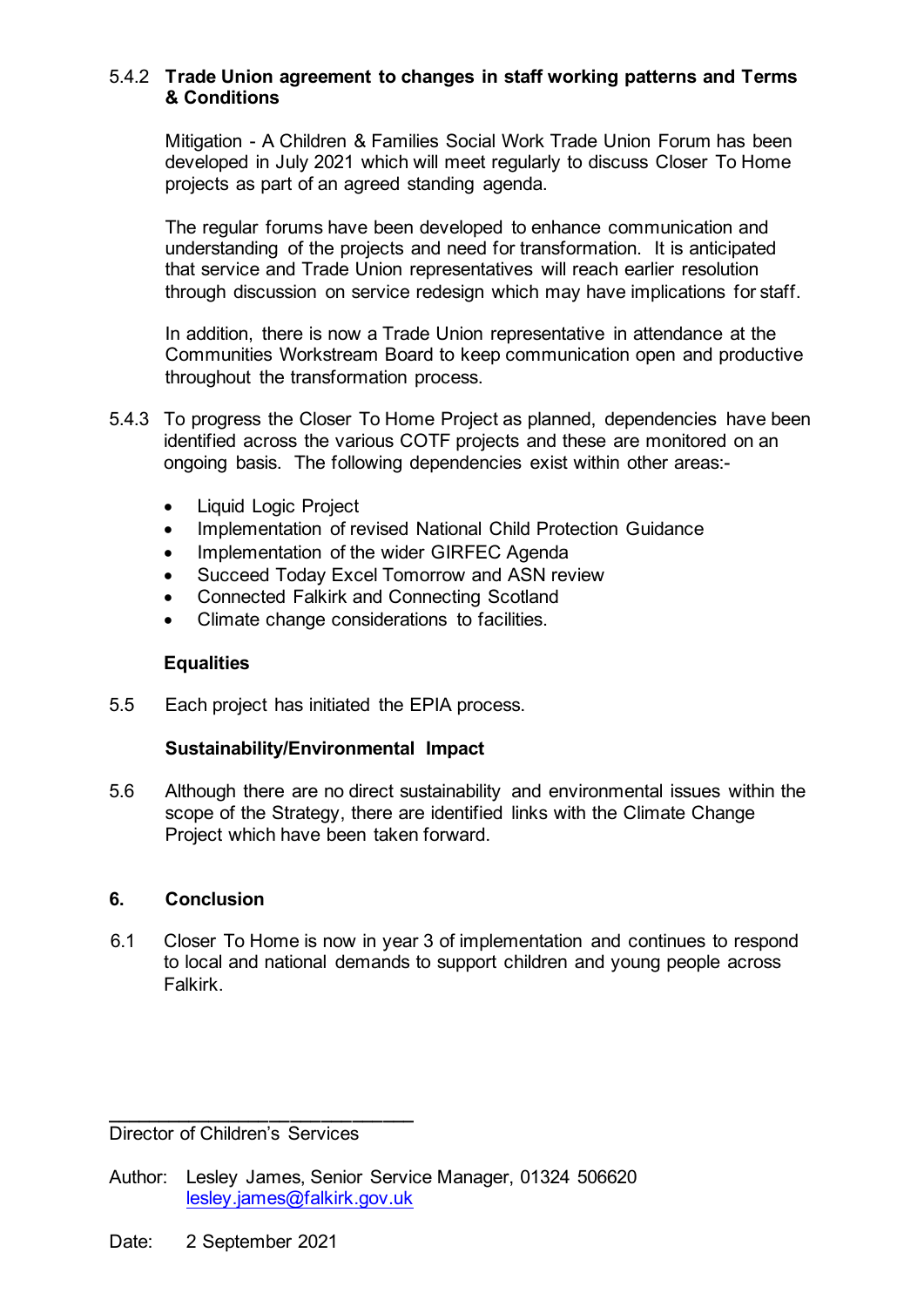### **Appendices**

Appendix 1 Closer To Home Project Overview Appendix 2 Closer To Home Roadmap

## **List of Background Papers**

None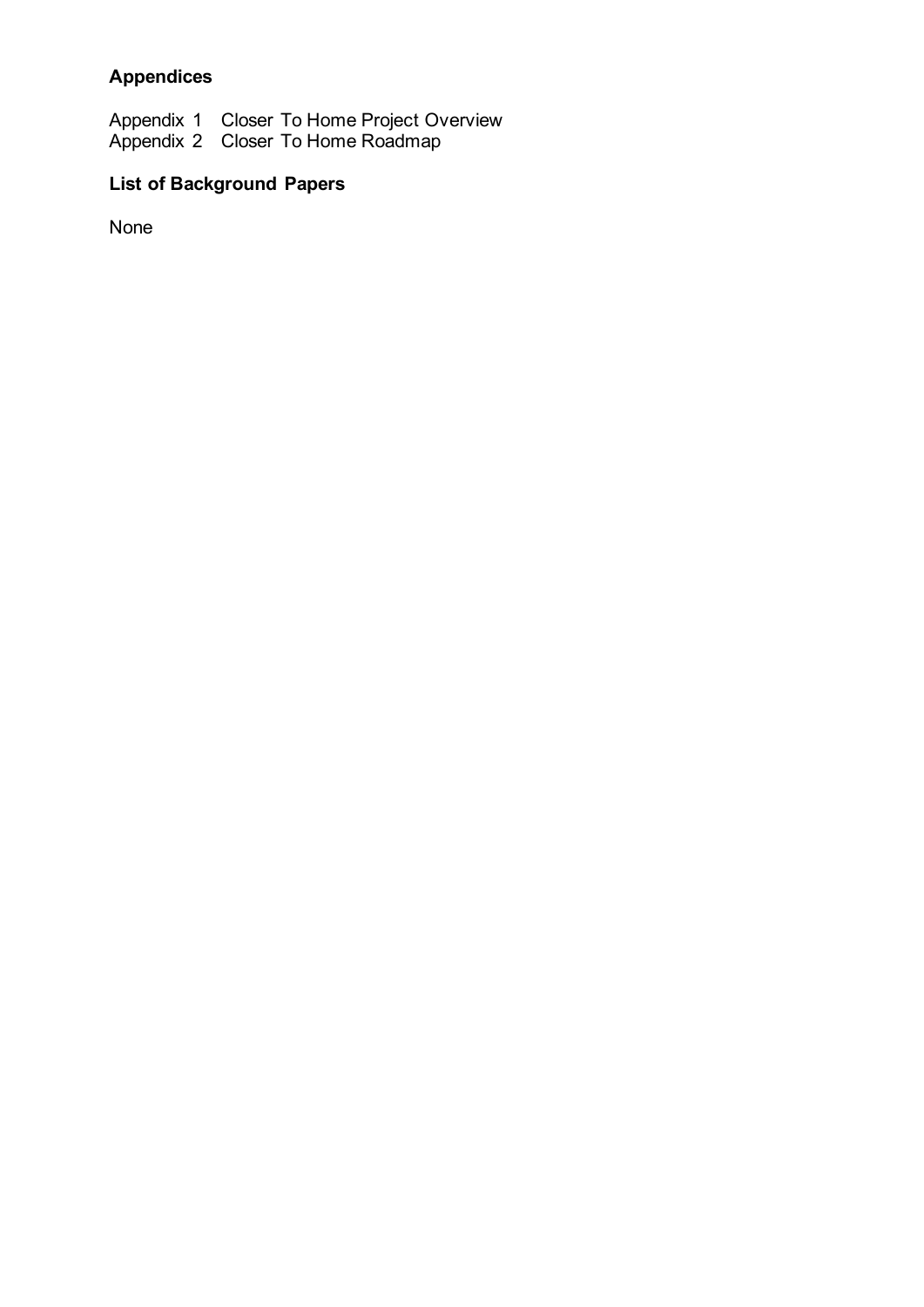| <b>Objectives</b>                                                                                                                                                                                                                                                                                                                                                           | <b>Achievements</b>                                                                                                                                                                                                                                                                                                                                                                                                                                                     | <b>Outcome Focused Benefits</b>                                                                                                                                                                                                                                                                                                                                                                                                                                                                                                                                                  |                | <b>Savings</b> |                |                |
|-----------------------------------------------------------------------------------------------------------------------------------------------------------------------------------------------------------------------------------------------------------------------------------------------------------------------------------------------------------------------------|-------------------------------------------------------------------------------------------------------------------------------------------------------------------------------------------------------------------------------------------------------------------------------------------------------------------------------------------------------------------------------------------------------------------------------------------------------------------------|----------------------------------------------------------------------------------------------------------------------------------------------------------------------------------------------------------------------------------------------------------------------------------------------------------------------------------------------------------------------------------------------------------------------------------------------------------------------------------------------------------------------------------------------------------------------------------|----------------|----------------|----------------|----------------|
| <b>Alternative Family Placement</b>                                                                                                                                                                                                                                                                                                                                         |                                                                                                                                                                                                                                                                                                                                                                                                                                                                         |                                                                                                                                                                                                                                                                                                                                                                                                                                                                                                                                                                                  | 22/23<br>£'000 | 23/24<br>£'000 | 24/25<br>£'000 | 25/26<br>£'000 |
| Increase our alternative<br>family-based care so<br>that 90% of looked<br>after children are cared<br>for in community<br>placements which will<br>align to the Scottish<br>national average<br>Increase the number of<br>children by 45 who are<br>looked after in<br>alternative community-<br>based care options by<br>2026 including kinship<br>care, foster placement, | <b>Alternative Family Placement</b><br>has recruited 26 foster carers,<br>reaching 64 in total. Due to the<br>age profile of our existing<br>carers, the net gain has been<br>impacted by a significant<br>number of carers retiring.<br>However, the number of<br>providers on the fostering<br>framework has been increased<br>by over 100%, from 5 providers<br>to 11 by developing an<br>enhanced foster care framework<br>in 2021.<br>This project has supported a | The Closer to Home programme of work<br>and the defined projects will continue to<br>focus on approaches that will shift the<br>balance of care from children and young<br>people being looked in residential care to<br>ensure children can be supported in their<br>communities, whether that be at home,<br>with extended family or in supported<br>accommodation on leaving care. The<br>ambition and vision is to ensure young<br>people are supported locally and remain<br>connected with their community including<br>school, extended family, friends and<br>activities | 155            | 155            | 155            | 310            |
| and supported<br>accommodation<br>options<br>Align kinship care<br>support and<br>assessment to<br>fostering and adoption<br>services and develop a<br><b>Family Placement</b><br>Team<br>Extend the foster care<br>framework to increase<br>foster care placement<br>options.                                                                                              | shift to community-based care<br>placements and generated<br>efficiencies of £253k.                                                                                                                                                                                                                                                                                                                                                                                     |                                                                                                                                                                                                                                                                                                                                                                                                                                                                                                                                                                                  |                |                |                |                |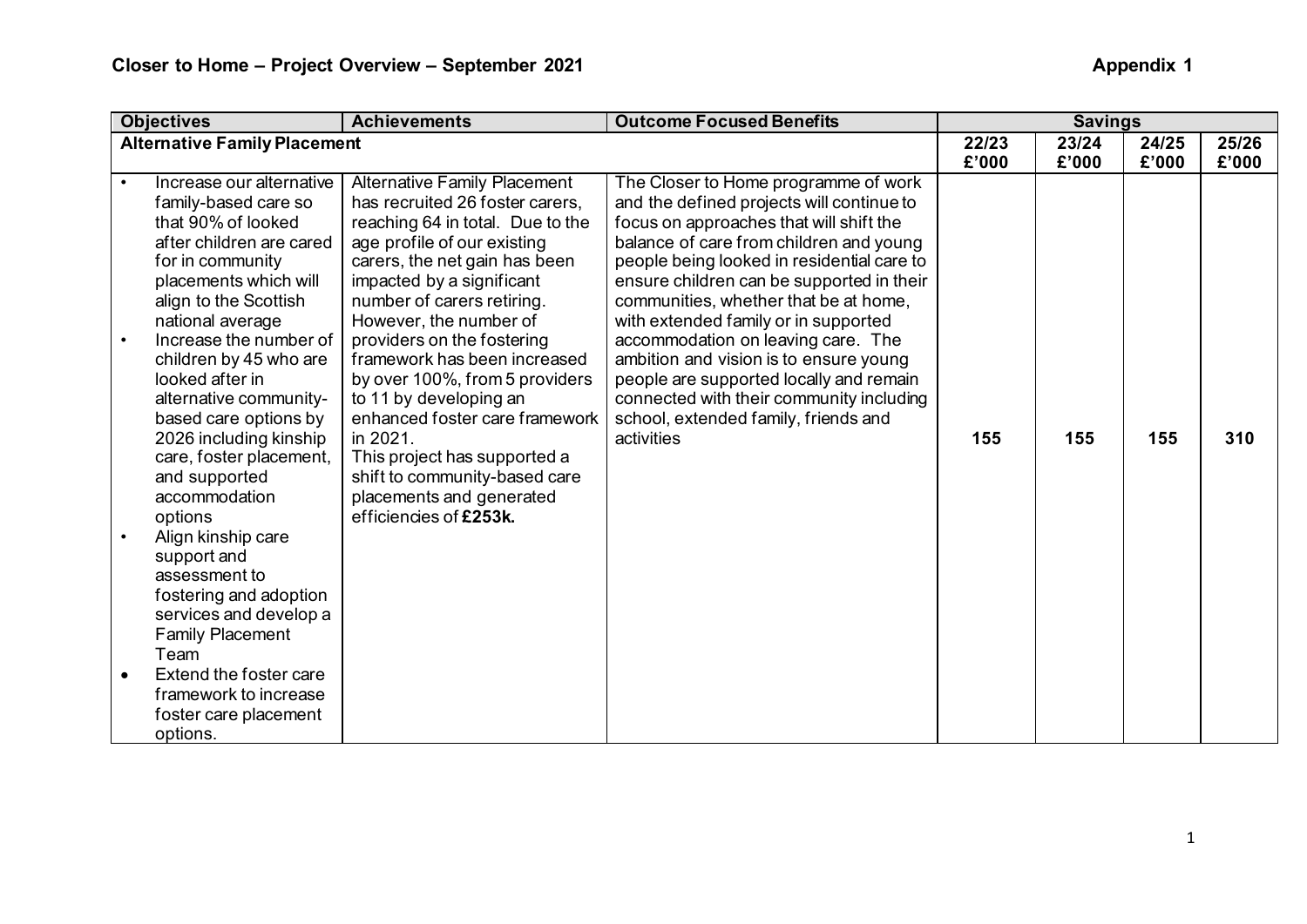#### **Next Steps:**

Incrementally increase community-based placement capacity to 90% of looked after children

45 additional placements for children available in alternative family-based care with the recruitment of 30 foster carers and additional capacity with addition of kinship care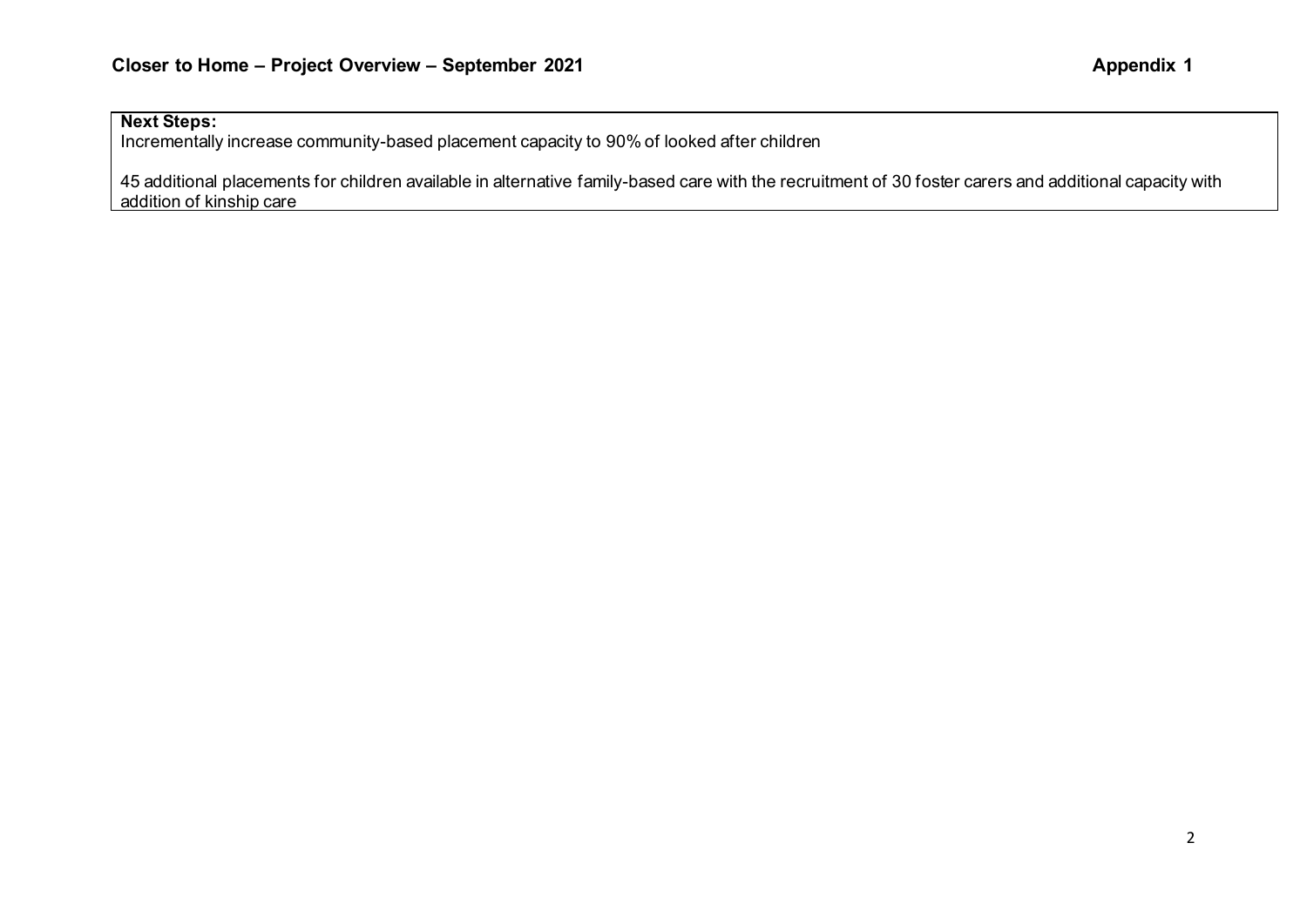|           | <b>Objectives</b>                        | <b>Achievements</b>                | <b>Outcome Focused Benefits</b>             |       | <b>Savings</b> |       |       |
|-----------|------------------------------------------|------------------------------------|---------------------------------------------|-------|----------------|-------|-------|
|           | <b>Best Practice in Child Protection</b> |                                    |                                             | 22/23 | 23/24          | 24/25 | 25/26 |
|           |                                          |                                    |                                             | £'000 | £'000          | £'000 | £'000 |
| $\bullet$ | Embed the recently                       | The Initial Response Team [IRT]    | By creating the IRT which provides a        |       |                |       |       |
|           | established Initial                      | became operational on 21 June      | dedicated response to assessing needs       |       |                |       |       |
|           | Response Team and                        | 2021. Early data evaluation is     | and risk of all new reported concerns, will |       |                |       |       |
|           | timescales as agreed                     | showing the significant impact of  | enable locality social work teams to focus  |       |                |       |       |
|           | at the Education,                        | the team with improved             | entirely on children and young people       |       |                |       |       |
|           | Children and Young                       | response times, earlier decision   | and their families who have active social   |       |                |       |       |
|           | People Executive in                      | making and reduced waiting         | work lead professionals taking forward      |       |                |       |       |
|           | <b>June 2021</b>                         | time for children and families     | plans and intervention to support young     |       |                |       |       |
|           | Ensure all children at                   | who require a social work          | people where possible in their              |       |                |       |       |
|           | risk of harm, including                  | service, by more than half in the  | community. Children referred to social      |       |                |       |       |
|           | unborn children, will                    | first 4 weeks of implementation,   | work are already experiencing improved      |       |                |       |       |
|           | have a multi-agency                      | reaching a target of 90% of        | response times and earlier decision         |       |                |       |       |
|           | assessment and plan                      | referrals being actioned within    | making in relation to the supports they     |       |                |       |       |
|           | in place and reviewed                    | 24 hours. This pilot project is in | required, with service signposting to       |       |                |       |       |
|           | within expected                          | implementation for 22months        | families where early help is required.      |       |                |       |       |
|           | timescales                               | and subject to evaluation with     | Evaluative measures of the 22-month         |       |                |       |       |
|           | Deploy an ongoing                        | recommendation regarding the       | pilot are in place and further funding      |       |                |       |       |
|           | robust internal Quality                  | sustainability of this model being | considerations are required to embed        |       |                |       |       |
|           | Assurance and Self                       | considered by members.             | this approach beyond a Pilot phase.         |       |                |       |       |
|           | Evaluation process to                    | Implementation of improved risk    |                                             |       |                |       |       |
|           | promote improvement                      | assessment tools and training to   |                                             |       |                |       |       |
|           | and learning and align                   | support practitioners to safely    |                                             |       |                |       |       |
|           | to workforce                             | work with families in their        |                                             |       |                |       |       |
|           | development                              | communities and effectively        |                                             |       |                |       |       |
| $\bullet$ | Ensure provision and                     | manage risk and protection         |                                             |       |                |       |       |
|           | use of digital solutions                 | concerns. This project enables     |                                             |       |                |       |       |
|           | meet service and                         | the broader aims of the strategy   |                                             |       |                |       |       |
|           | service user needs                       | and to improve outcomes for        |                                             |       |                |       |       |
|           |                                          | young people being cared for       |                                             |       |                |       |       |
|           |                                          | and supported locally in           |                                             |       |                |       |       |
|           |                                          | community settings.                |                                             |       |                |       |       |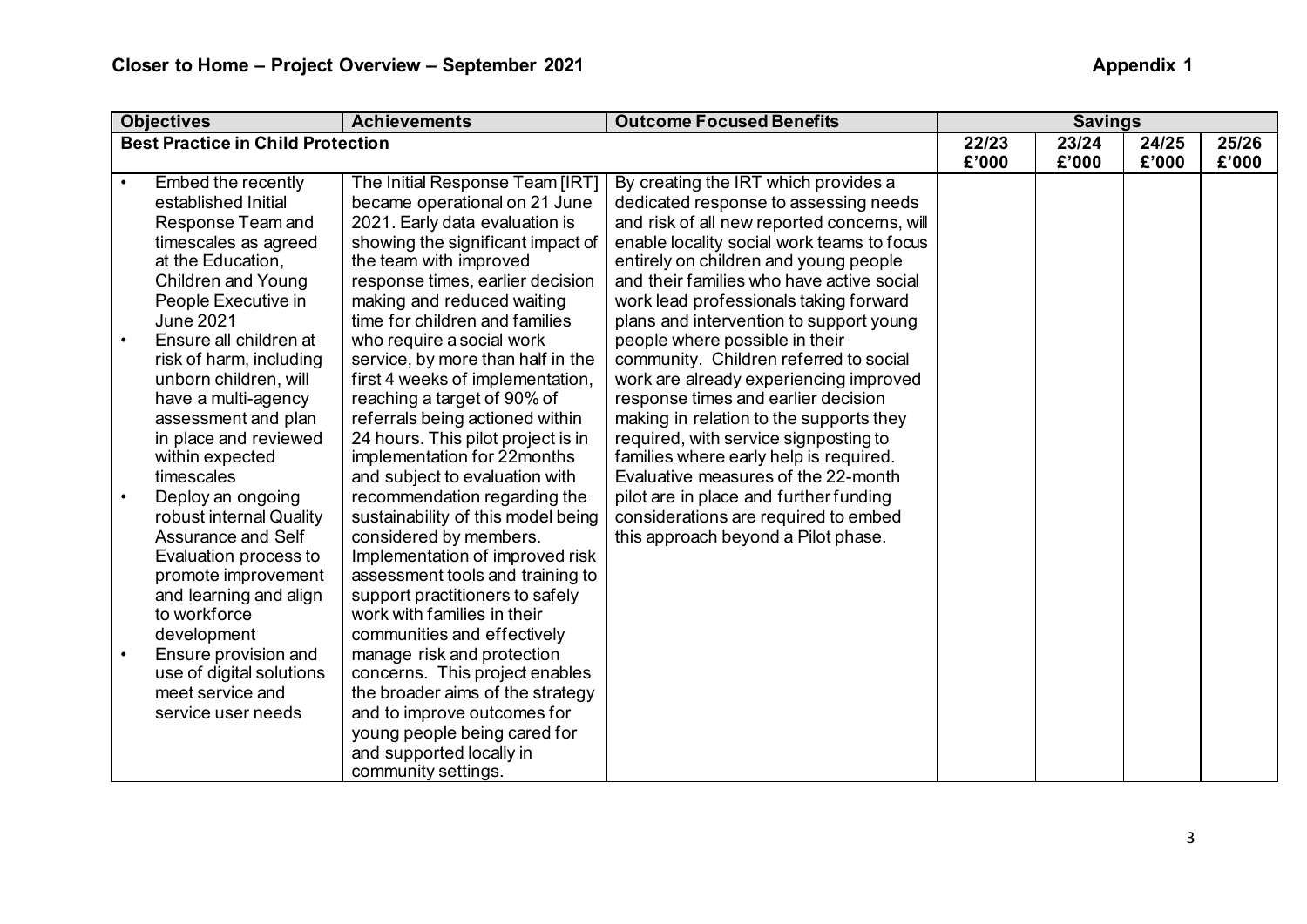|                                                                                                                                | Developed Children's Services<br>Resource Group involving<br>practitioners and managers to<br>increase scrutiny and |                                                                                                                                                         |  |  |  |  |  |
|--------------------------------------------------------------------------------------------------------------------------------|---------------------------------------------------------------------------------------------------------------------|---------------------------------------------------------------------------------------------------------------------------------------------------------|--|--|--|--|--|
|                                                                                                                                | accountability for all placement<br>requests                                                                        |                                                                                                                                                         |  |  |  |  |  |
| <b>Next Steps:</b><br>Embed assessment tools and guidance in practice to improve the quality of assessments of risk and need   |                                                                                                                     |                                                                                                                                                         |  |  |  |  |  |
|                                                                                                                                |                                                                                                                     | Implement enhanced systems of recording all child protection activities including referral, investigation, assessment and outcome                       |  |  |  |  |  |
|                                                                                                                                |                                                                                                                     | Case Conferences and Core Groups are held within expected timescales as per national and local guidance                                                 |  |  |  |  |  |
| Performance is enhanced through routine quality assurance and regular self-evaluation and audit activity.                      |                                                                                                                     |                                                                                                                                                         |  |  |  |  |  |
| Utilise digital solutions key processes including engagement with children and families where appropriate and holding meeting. |                                                                                                                     |                                                                                                                                                         |  |  |  |  |  |
|                                                                                                                                |                                                                                                                     | Member Decision: a paper in relation to the service re-design of the Initial Response Team pilot will be taken to Executive second quarter of 22/23 for |  |  |  |  |  |

decision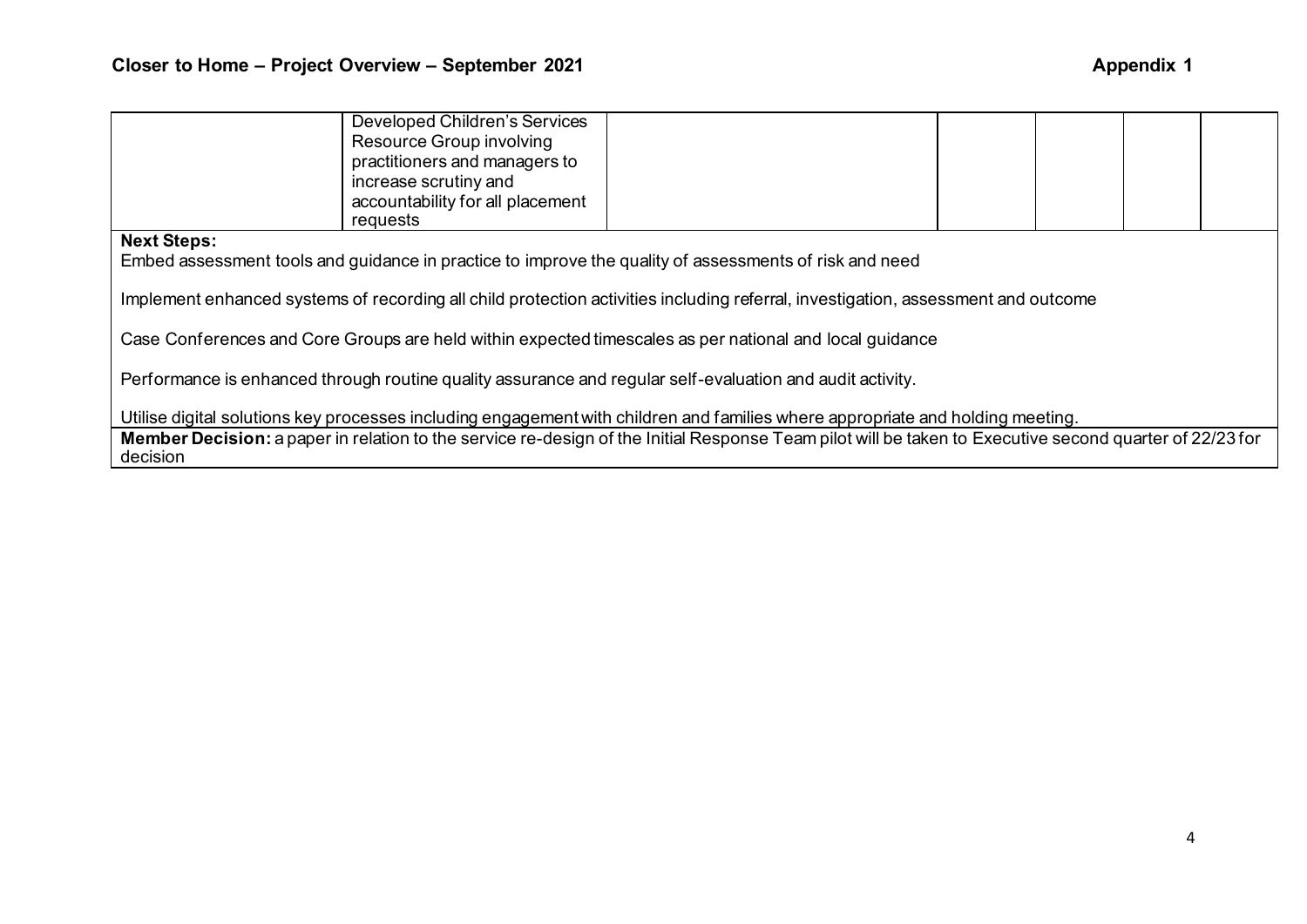|           | <b>Objectives</b>              | <b>Achievements</b>                 | <b>Outcome Focused Benefits</b>            |                | <b>Savings</b> |                |                |
|-----------|--------------------------------|-------------------------------------|--------------------------------------------|----------------|----------------|----------------|----------------|
|           | <b>Family Support Services</b> |                                     |                                            | 22/23<br>£'000 | 23/24<br>£'000 | 24/25<br>£'000 | 25/26<br>£'000 |
| $\bullet$ | Amalgamate the                 | Commissioning of 2 pilot            | The Strategy aims to move resource over    |                |                |                |                |
|           | <b>Family Support and</b>      | preventative community-based        | time to focus on earlier family-based      |                |                |                |                |
|           | <b>Intensive Family</b>        | support services to support         | support to children and their families and |                |                |                |                |
|           | Support teams and              | children on the edges of care       | to empower them to identify their own      |                |                |                |                |
|           | develop a single               | and support return of children      | solutions where possible. Consultation     |                |                |                |                |
|           | referral pathway for           | from care home; Includem and        | with young people and with families in     |                |                |                |                |
|           | family support by              | Aberlour Sustain projects were      | key projects is crucial to ensure service  |                |                |                |                |
|           | October 2021                   | both implemented in March           | re-design is informed by the experiences   |                |                |                |                |
|           | Develop a strategic            | 2021 with anticipated savings       | of those who use them. The importance      |                |                |                |                |
|           | family support                 | identified. Early evaluation        | of a comprehensive range of accessible     |                |                |                |                |
|           | approach including             | indicates that Includem             | family support with clear referral         |                |                |                |                |
|           | commissioned, grant            | delivered 827 hours of support      | pathways being co-ordinated via a family   |                |                |                |                |
|           | awarded and Council            | to young people and families in     | support strategy is key to providing early |                |                |                |                |
|           | Services to ensure             | the first quarter and responded     | help to ensure children and their parents  |                |                |                |                |
|           | families receive the           | to 26 calls to service helpline for | and carers receive the support they need   |                |                |                |                |
|           | right help when they           | families.                           | when they need it.                         |                |                |                |                |
|           | need it                        | 65% of the calls took place out     |                                            |                |                |                |                |
|           | Review and replace             | with core working hours where       | ** Aberlour Sustain                        | 499            | 499            | 343            |                |
|           | current Following the          | families often need additional      |                                            |                |                |                |                |
|           | Public Pound [FPP]             | support in evening and              | ** Includem                                | 517            | 517            | 648            |                |
|           | grant awards to                | weekends. Within the MTFP           |                                            |                |                |                |                |
|           | contracted services, by        | there are identified savings of     |                                            |                |                |                |                |
|           | January 2022                   | £478k from these 2 projects in      |                                            |                |                |                |                |
|           | Identify and progress          | 2021/22.                            |                                            |                |                |                |                |
|           | any training needs to          |                                     |                                            |                |                |                |                |
|           | manage risks                   |                                     |                                            |                |                |                |                |
|           | associated with                |                                     |                                            |                |                |                |                |
|           | children remaining in          |                                     |                                            |                |                |                |                |
|           | the care of their              |                                     |                                            |                |                |                |                |
|           | families.                      |                                     |                                            |                |                |                |                |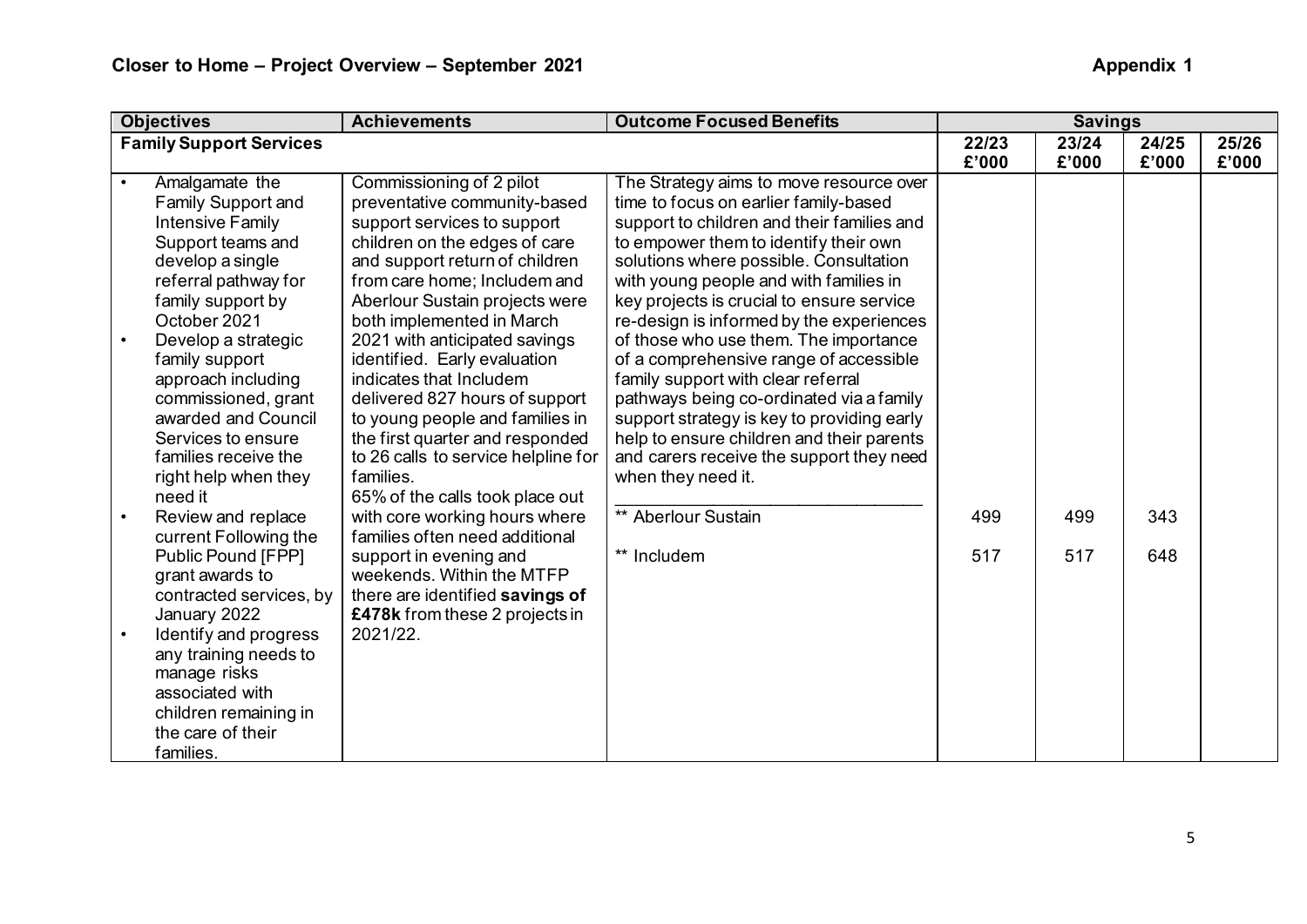#### **Next Steps:**

Develop and implement the Family Support Strategy

New Family Support Team fully trained to meet service needs

Year 1 of Includem Pilot evaluated

Year 1 of Aberlour Sustain pilot evaluated

Develop and utilise a suite of reporting to monitor progress of project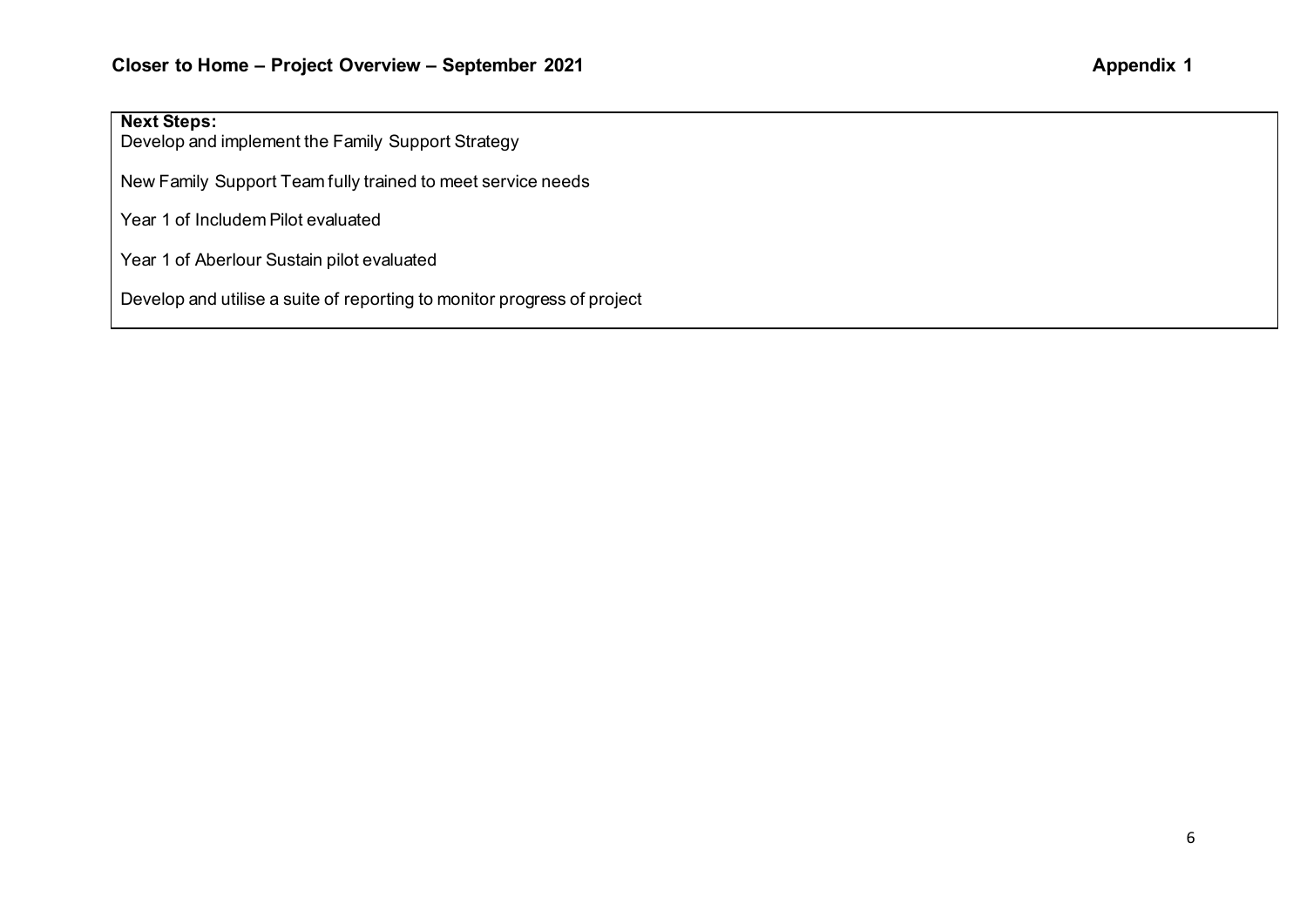| <b>Objectives</b>                  | <b>Achievements</b>                                               | <b>Outcome Focused Benefits</b>                                                                                  |       | <b>Savings</b> |       |       |
|------------------------------------|-------------------------------------------------------------------|------------------------------------------------------------------------------------------------------------------|-------|----------------|-------|-------|
| <b>Procuring for the Future</b>    |                                                                   |                                                                                                                  | 22/23 | 23/24          | 24/25 | 25/26 |
|                                    |                                                                   |                                                                                                                  | £'000 | £'000          | £'000 | £'000 |
| Ensure 100% of<br>$\bullet$        | Delivered efficiencies in contract                                | With the completion of an outcome-                                                                               |       |                |       |       |
| commissioned spend                 | arrangements with care                                            | based monitoring tool and commissioned                                                                           |       |                |       |       |
| of £10k and above with             | providers in negotiating pricing                                  | resource directory, the process will                                                                             |       |                |       |       |
| 3rd party care                     | structures thus reducing costs                                    | become less resource intensive and                                                                               |       |                |       |       |
| providers are on                   | for purchased placements                                          | increase standardisation. The                                                                                    |       |                |       |       |
| contract.                          | utilising the Scot Excel                                          | standardised outcome monitoring tool                                                                             |       |                |       |       |
| Review all spend with<br>$\bullet$ | nationally agreed contract. This                                  | ensures the providers are meeting the                                                                            | 181   |                |       |       |
| other public sector                | has generated contract savings                                    | needs of the young people in their care.                                                                         |       |                |       |       |
| bodies and put contract            | of £688k.                                                         | Robust care planning to support good                                                                             |       |                |       |       |
| agreements in place                |                                                                   | outcomes for young people is key to their                                                                        |       |                |       |       |
| where appropriate.                 |                                                                   | health and wellbeing and attainment.                                                                             |       |                |       |       |
| Develop and                        |                                                                   |                                                                                                                  |       |                |       |       |
| implement a                        |                                                                   |                                                                                                                  |       |                |       |       |
| standardised outcome-              |                                                                   |                                                                                                                  |       |                |       |       |
| based monitoring tool.             |                                                                   |                                                                                                                  |       |                |       |       |
| Develop a resource<br>$\bullet$    |                                                                   |                                                                                                                  |       |                |       |       |
| guide for practitioners            |                                                                   |                                                                                                                  |       |                |       |       |
| to maximise referral               |                                                                   |                                                                                                                  |       |                |       |       |
| uptake and ensure                  |                                                                   |                                                                                                                  |       |                |       |       |
| practice understanding             |                                                                   |                                                                                                                  |       |                |       |       |
| of all commissioned                |                                                                   |                                                                                                                  |       |                |       |       |
| services.                          |                                                                   |                                                                                                                  |       |                |       |       |
| <b>Next Steps</b>                  |                                                                   |                                                                                                                  |       |                |       |       |
|                                    |                                                                   | All 3rd Party providers spend (£10k and above) on Contract with quarterly progress updates re contracting status |       |                |       |       |
|                                    |                                                                   |                                                                                                                  |       |                |       |       |
|                                    | Spend with other Public Sector Bodies contracted (where required) |                                                                                                                  |       |                |       |       |
|                                    |                                                                   |                                                                                                                  |       |                |       |       |
|                                    |                                                                   | Develop an Outcome-based Monitoring Tool and commissioned resource directory for children's services.            |       |                |       |       |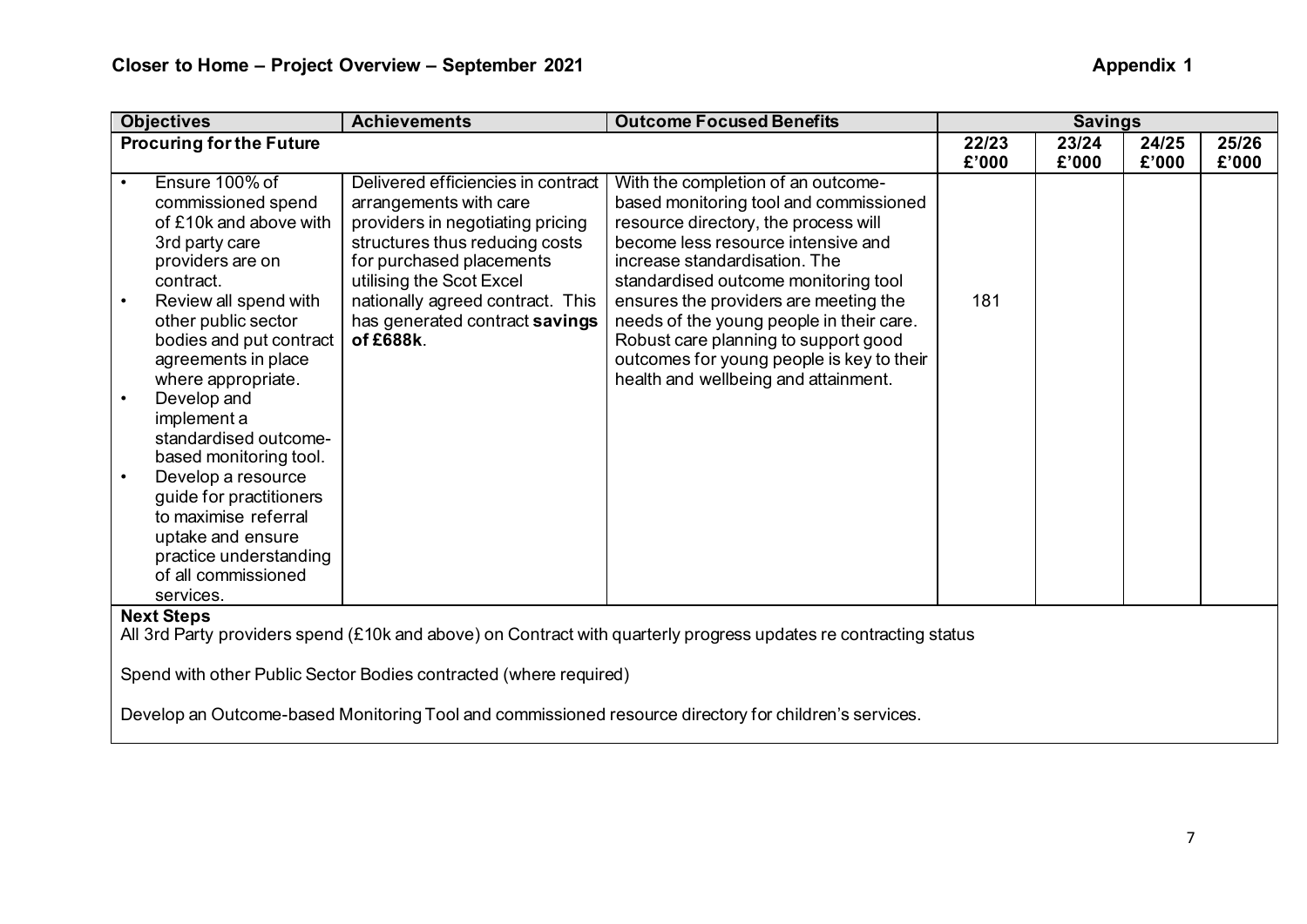| <b>Objectives</b>              | <b>Achievements</b>                                      | <b>Outcome Focused Benefits</b>          |       | <b>Savings</b> |       |       |
|--------------------------------|----------------------------------------------------------|------------------------------------------|-------|----------------|-------|-------|
| <b>Supported Accommodation</b> |                                                          |                                          | 22/23 | 23/24          | 24/25 | 25/26 |
|                                |                                                          |                                          | £'000 | £'000          | £'000 | £'000 |
| Increase the range of          | The development of supported                             | By providing an increased range of       |       |                |       |       |
| accommodation and              | independent tenancies for                                | accommodation and support options        |       |                |       |       |
| support options                | young people leaving care.                               | available to care leavers, more young    |       |                |       |       |
| available to care              | <b>Steps to Success (previously</b>                      | people will be able to transitions from  |       |                |       |       |
| leavers in accordance          | known as Garry Place) initiative                         | care placements which can often be       |       |                |       |       |
| with the Housing               | has generated £818k of                                   | outwith a young person's local           |       |                |       |       |
| <b>Options for Care</b>        | savings whilst improving                                 | community and is not necessarily         |       |                |       |       |
| Leavers Protocol, by           | housing options for care leavers                         | enabling a young person to transition    |       |                |       |       |
| one additional choice          | and supporting independent                               | effectively to more independent living.  |       |                |       |       |
| by April 2022                  | tenancies.                                               | The scoping of the second supported      |       |                |       |       |
| Increase the number of         |                                                          | accommodation provision within the       |       |                |       |       |
| available supported            |                                                          | Strategy is nearing conclusion, with co- |       |                |       |       |
| accommodation places           |                                                          | design input from young people being a   |       |                |       |       |
| to enable young people         |                                                          | significant factor.                      |       |                |       |       |
| to transition from care,       |                                                          |                                          |       |                |       |       |
| from 16 to 20 by April         |                                                          |                                          |       |                |       |       |
| 2022                           |                                                          |                                          |       |                |       |       |
| Provide support to all         |                                                          |                                          |       |                |       |       |
| eligible young people          |                                                          |                                          |       |                |       |       |
| to make positive               |                                                          |                                          |       |                |       |       |
| transitions from being         |                                                          |                                          |       |                |       |       |
| looked after towards           |                                                          |                                          |       |                |       |       |
| adulthood by October           |                                                          |                                          |       |                |       |       |
| 2022 and develop               |                                                          |                                          |       |                |       |       |
| system to measure and          |                                                          |                                          |       |                |       |       |
| report on transitions.         |                                                          |                                          |       |                |       |       |
| <b>Next Steps:</b>             |                                                          |                                          |       |                |       |       |
|                                | Publication of contract notice with Tender Documentation |                                          |       |                |       |       |
|                                |                                                          |                                          |       |                |       |       |
| Implement contract monitoring  |                                                          |                                          |       |                |       |       |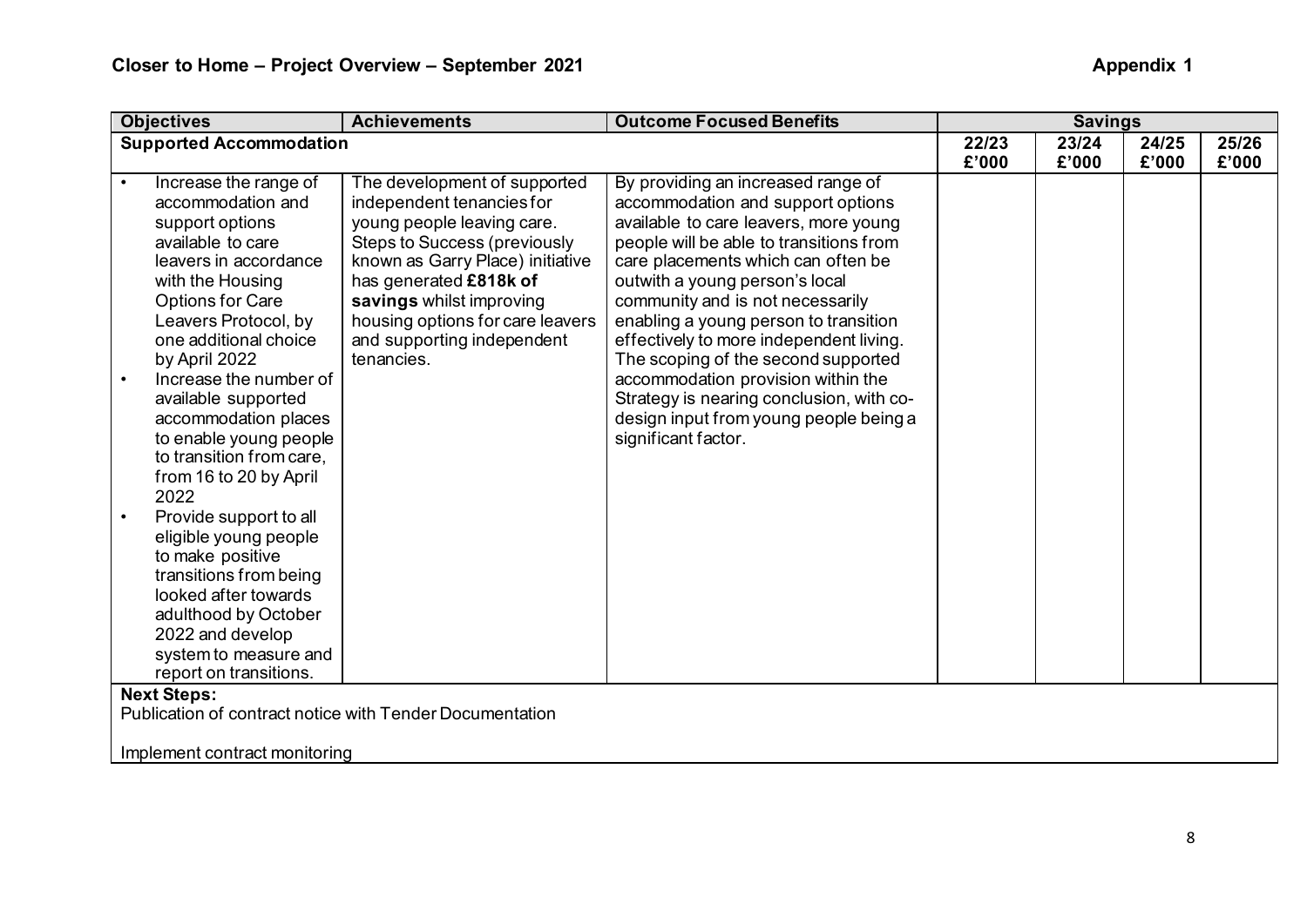|           | <b>Objectives</b>                              | <b>Achievements</b>           | <b>Outcome Focused Benefits</b>                   |       | <b>Savings</b> |       |       |
|-----------|------------------------------------------------|-------------------------------|---------------------------------------------------|-------|----------------|-------|-------|
|           | Young People at the Centre of Residential Care |                               |                                                   | 22/23 | 23/24          | 24/25 | 25/26 |
|           |                                                |                               |                                                   | £'000 | £'000          | £'000 | £'000 |
|           | Increase sustained                             | Develop suite of reporting to | Aligning both houses to enable<br>$\bullet$       |       |                |       |       |
|           | care options for young                         | monitor progress of project   | children to remain in placement for as            |       |                |       |       |
|           | people requiring care in                       |                               | long as they require, we will reduce              |       |                |       |       |
|           | Falkirk children's                             |                               | the number of transitions for young               |       |                |       |       |
|           | houses by 100%.                                |                               | people, allowing them greater                     |       |                |       |       |
|           | Recruit 6 FTE                                  |                               | opportunity to build and sustain                  |       |                |       |       |
|           | residential posts to                           |                               | relationships with their care givers              |       |                |       |       |
|           | ensure staffing rota                           |                               | and peers, in turn improving their                |       |                |       |       |
|           | supports effective                             |                               | mental health and wellbeing and the               |       |                |       |       |
|           | management and the                             |                               | long term outcomes.                               |       |                |       |       |
|           | needs of children are                          |                               | Increasing the staff compliment will<br>$\bullet$ |       |                |       |       |
|           | central to staff                               |                               | reduce staff stress and fatigue and               |       |                |       |       |
|           | continuity and                                 |                               | reliance on casual staff, creating a              |       |                |       |       |
|           | availability.                                  |                               | more consistent staff group.                      |       |                |       |       |
|           | Reduce reliance on                             |                               | Changes to the management<br>$\bullet$            |       |                |       |       |
|           | casual staff and                               |                               | structure allows us to develop trauma             |       |                |       |       |
|           | overtime.                                      |                               | informed practice across both houses              |       |                |       |       |
|           | Create a more flexible                         |                               | as a single service.                              |       |                |       |       |
|           | team supporting the                            |                               |                                                   |       |                |       |       |
|           | needs of children and                          |                               |                                                   |       |                |       |       |
|           | young people and                               |                               |                                                   |       |                |       |       |
|           | maximising the                                 |                               |                                                   |       |                |       |       |
|           | workforce skillset.                            |                               |                                                   |       |                |       |       |
|           | Develop trauma                                 |                               |                                                   |       |                |       |       |
|           | informed practice                              |                               |                                                   |       |                |       |       |
|           | training for all relevant                      |                               |                                                   |       |                |       |       |
|           | staff.                                         |                               |                                                   |       |                |       |       |
| $\bullet$ | Develop reporting to                           |                               |                                                   |       |                |       |       |
|           | measure progress of                            |                               |                                                   |       |                |       |       |
|           | project and track                              |                               |                                                   |       |                |       |       |
|           | placement moves for                            |                               |                                                   |       |                |       |       |
|           | young people.                                  |                               |                                                   |       |                |       |       |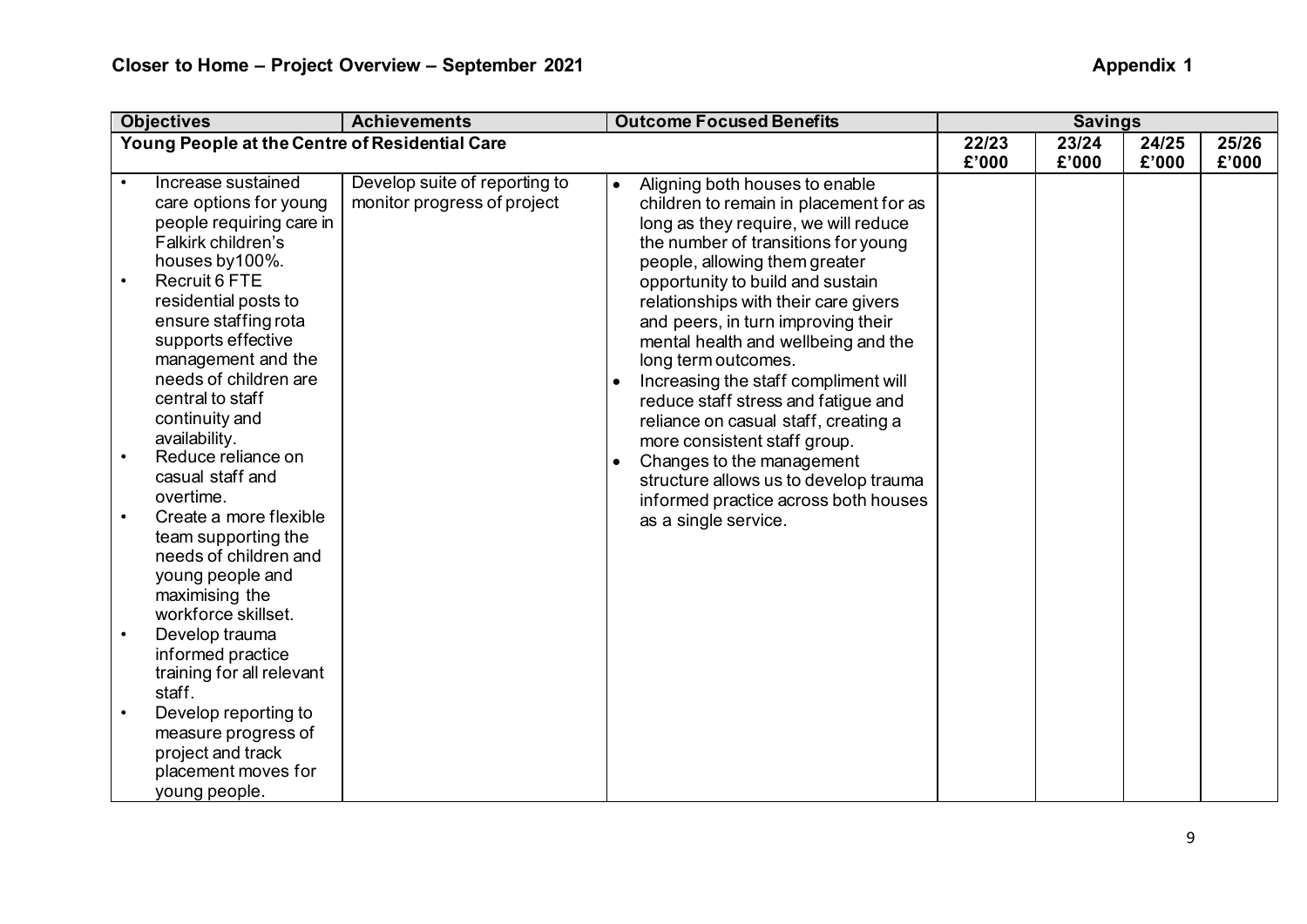#### **Next Steps:**

Shared model of care and rotas in place across both houses with staff working flexibly to meet the needs of the young people

New working practice model in place

Implement all staff complete trauma informed practice training

Develop and implement suite of reporting to monitor progress of project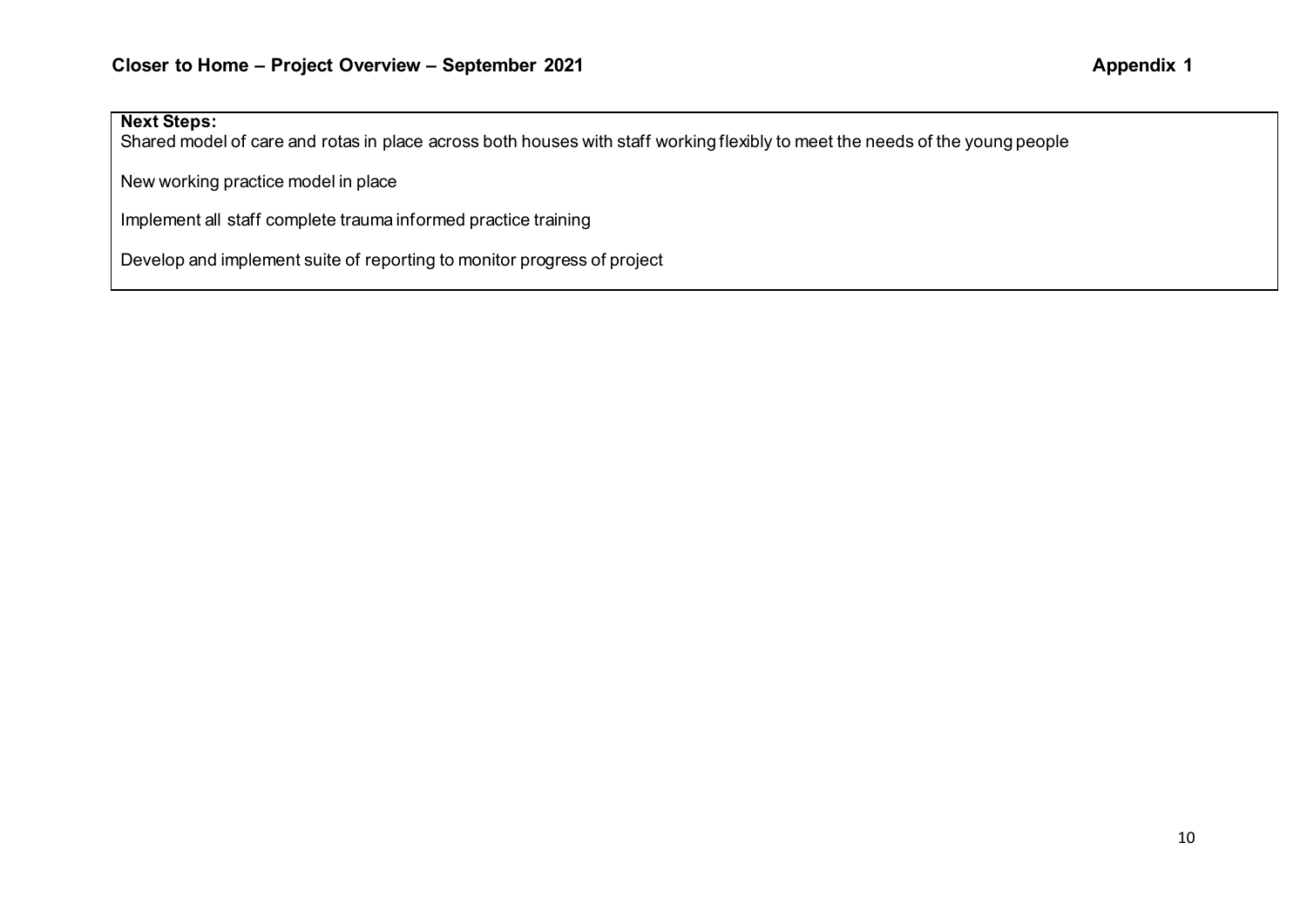**Appendix 2**

|                                                                                                                                                                                        |                        |                 |       | <b>YEAR DUE</b> |       |             |  |               |  |  |
|----------------------------------------------------------------------------------------------------------------------------------------------------------------------------------------|------------------------|-----------------|-------|-----------------|-------|-------------|--|---------------|--|--|
| <b>Alternative Family Placement</b>                                                                                                                                                    |                        |                 | 19/20 | 20/21           | 21/22 | 22/23 23/24 |  | $24/25$ 25/26 |  |  |
| Milestone/Action Description                                                                                                                                                           | Due date               | Current status* |       |                 |       |             |  |               |  |  |
| Marketing post in place in the fostering service to ensure<br>ongoing responsiveness and presence on internet and social<br>media plan in relation to carer recruitment                | 01/02/2022 In Progress |                 |       |                 |       |             |  |               |  |  |
| Re-focus remit of the fostering team to cover all alternative<br>family placements, with associated change of name                                                                     | 06/01/2021 Complete    |                 |       |                 |       |             |  |               |  |  |
| Member approval for updated procedure and processes<br>including changes to financial payments to kinship carers.                                                                      | 07/01/2021 Complete    |                 |       |                 |       |             |  |               |  |  |
| Incrementally increase community based placement capacity<br>to 90% of looked after children                                                                                           | 04/01/2025 In Progress |                 |       |                 |       |             |  |               |  |  |
| 45 additional placements for children available in alternative<br>family based care with the recruitement of 30 foster carers and<br>additional capacity with addition of kinship care | 04/01/2025 In Progress |                 |       |                 |       |             |  |               |  |  |
| As part of our community based provision, include kinship care<br>numbers in our overall alternative family placement numbers                                                          | 08/01/2021 Complete    |                 |       |                 |       |             |  |               |  |  |
| <b>BP in Child Protection</b>                                                                                                                                                          |                        |                 |       |                 |       |             |  |               |  |  |
| Initial Response Team in place providing a single point of<br>contact for all new referrals for the service                                                                            | 21/06/2021             | Complete        |       |                 |       |             |  |               |  |  |
| Backlog of duty/intake referrals reduced by the end of<br>September 2021 to ensure that children in families receive a<br>service where this is assessed as required.                  | 30/09/2021             | Complete        |       |                 |       |             |  |               |  |  |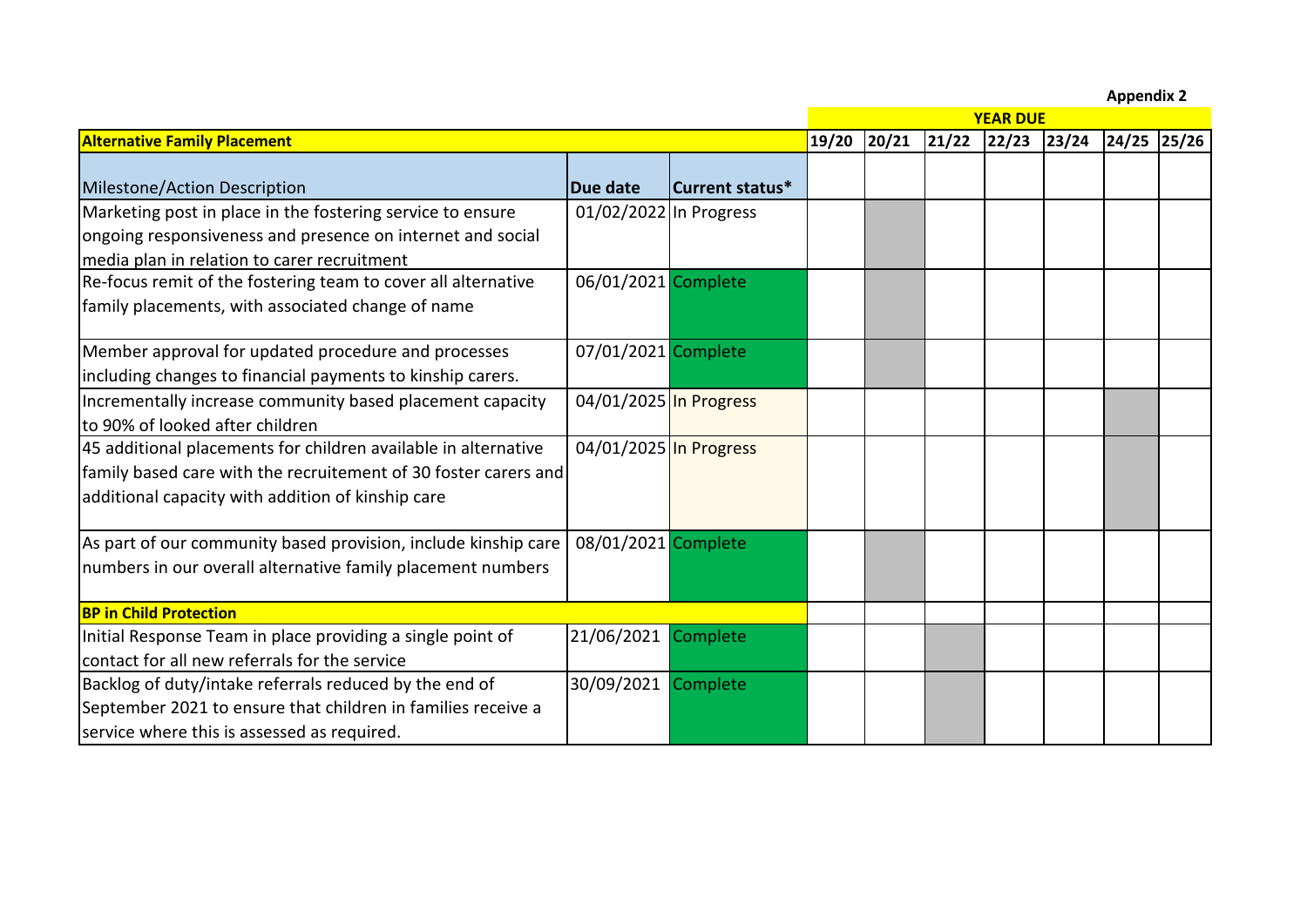| Assessment tools and guidance are developed and embedded<br>in practice to improve the quality of assessments of risk and<br>need. (linked to objective 3 - written assessments of risk and<br>need for all children accessing a service)                                                                                                                                                                     | 01/09/2021 In Progress |  |  |  |  |
|---------------------------------------------------------------------------------------------------------------------------------------------------------------------------------------------------------------------------------------------------------------------------------------------------------------------------------------------------------------------------------------------------------------|------------------------|--|--|--|--|
| Enhanced systems of recording all child protection activities is<br>implemented including referral, investigation, assessment and<br>outcome. This will be built into the new Liquid Logic IT system<br>(linked to objective 3 - written assessments of risk and need<br>for all children accessing a service)                                                                                                | 30/09/2021 In Progress |  |  |  |  |
| Case Conferences and Core Groups are held within expected<br>timescales as per national and local guidance                                                                                                                                                                                                                                                                                                    | 01/09/2021 In Progress |  |  |  |  |
| Performance is enhanced through routine quality assurance<br>and regular self evaluation and audity activity. (This links to all<br>objectives as QA and Self Evaluation are how we will assess the<br>quality of work and effectiveness of the improvements plans in<br>place)                                                                                                                               | 01/09/2021 In Progress |  |  |  |  |
| Digital solutions utilised to move away from paper based<br>systems and to maximise the use of IT solutions for some key<br>processes including engagement with children and families<br>where appropriate and holding meetings. (This links to all of<br>the objectives in the plan as digital solutions are how we will<br>partly deliver key processes including some case conferences<br>and core groups) | 01/01/2022 In Progress |  |  |  |  |
| <b>Family Support Services</b>                                                                                                                                                                                                                                                                                                                                                                                |                        |  |  |  |  |
| Family Support and Intensive Family Support amalgamated<br>into a single pathway of referral to have an Integrated Family<br><b>Support Service</b>                                                                                                                                                                                                                                                           | 20/02/2021 In Progress |  |  |  |  |
| Stakeholder Engagement Completed and next steps<br>determined                                                                                                                                                                                                                                                                                                                                                 | 15/12/2021 In Progress |  |  |  |  |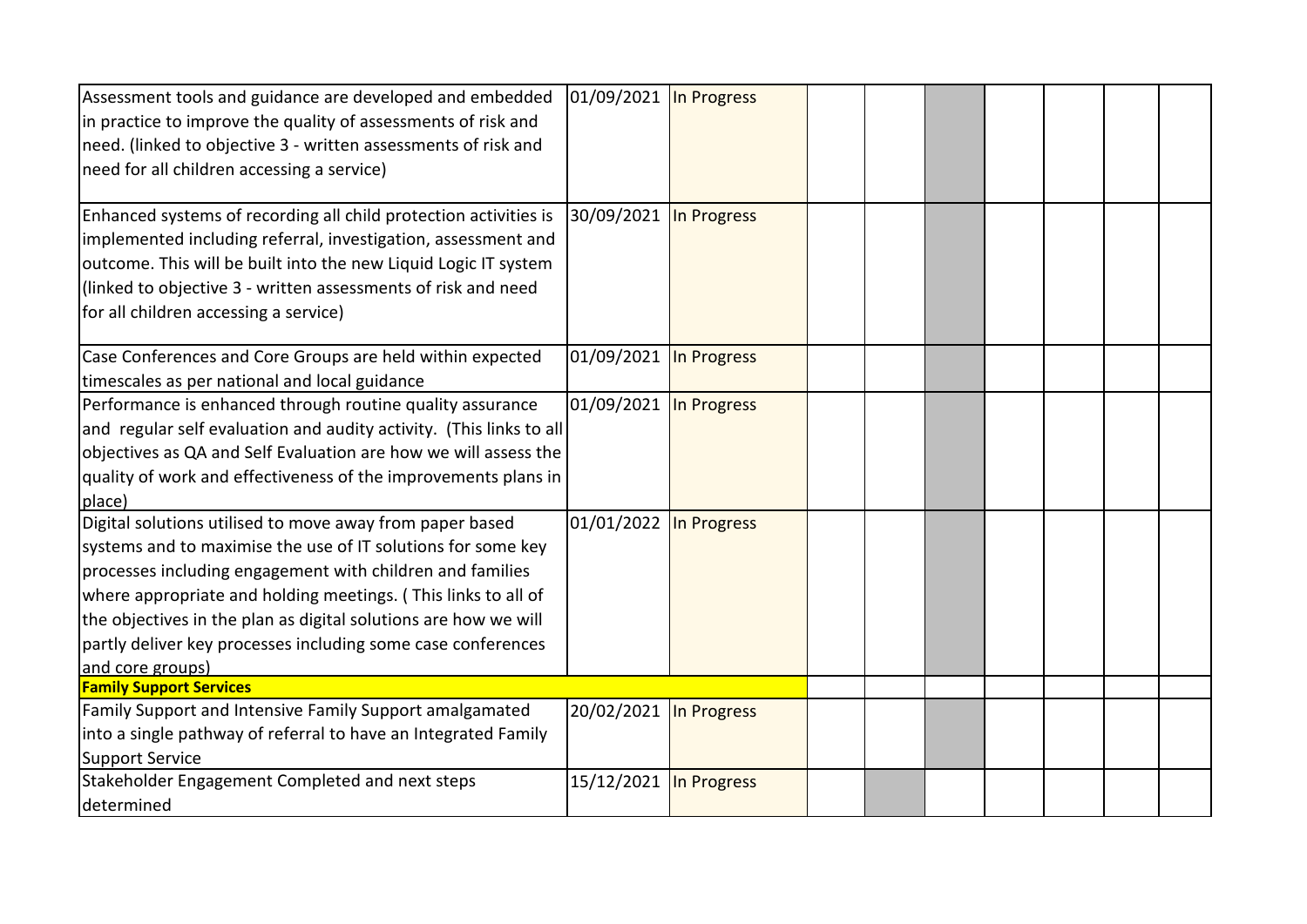| Service User engagement and co-design of new service                                                                                      | 15/11/2021 In Progress |             |  |  |  |  |
|-------------------------------------------------------------------------------------------------------------------------------------------|------------------------|-------------|--|--|--|--|
| Communication to Partners and service users to inform of new                                                                              | 31/10/2021             |             |  |  |  |  |
| service offering                                                                                                                          |                        |             |  |  |  |  |
| Family Support Strategy developed and in place                                                                                            | 01/10/2023 Not Started |             |  |  |  |  |
| New Family Support Team fully trained to meet Service Needs                                                                               | 01/03/2023 In Progress |             |  |  |  |  |
| Year 1 -Includem Pilot evaluated                                                                                                          | 01/03/2022 In Progress |             |  |  |  |  |
| Year 1 - Aberlour Sustain pilot evaluated                                                                                                 | 01/04/2023 In Progress |             |  |  |  |  |
| Develop suite of reporting to monitor progress of project                                                                                 | 31/12/2021 Not Started |             |  |  |  |  |
| Procurement                                                                                                                               |                        |             |  |  |  |  |
| All 3rd Party providers spend (£10k and above) on Contract<br>with quarterly progress updates re contracting status                       | 31/10/2022 In Progress |             |  |  |  |  |
| Spend with other Public Sector Bodies contracted (where<br>required)                                                                      | 31/03/2022 In Progress |             |  |  |  |  |
| Develop an Outcome-based Monitoring Tool and<br>commsisioned resource directory for childrens services.                                   | 31/12/2022 Not Started |             |  |  |  |  |
| <b>Supported Accommodation</b>                                                                                                            |                        |             |  |  |  |  |
| Prepare 1st draft Service Specification for initial market                                                                                | 31/05/2021 In Progress |             |  |  |  |  |
| engagement exercise                                                                                                                       |                        |             |  |  |  |  |
| Market Research with Service Spec to gain an understanding of                                                                             |                        | In Progress |  |  |  |  |
| possibilities/availability                                                                                                                | 12/07/2021             |             |  |  |  |  |
| Publication of contract notice with Tender Documentation                                                                                  | 30/11/2021 Not Started |             |  |  |  |  |
| Contract Mobilisation and accomodation available for use                                                                                  | 30/04/2022 Not Started |             |  |  |  |  |
| <b>Implement Contract Monitoring</b>                                                                                                      | 30/07/2022 Not Started |             |  |  |  |  |
| Project Closure                                                                                                                           | 01/09/2022 Not Started |             |  |  |  |  |
| <b>YP Residential</b>                                                                                                                     |                        |             |  |  |  |  |
| Wallace Crescent Residential Home provision changed to long term<br>provision                                                             | 30/06/2021 Complete    |             |  |  |  |  |
| Shared model of care and rotas in place across both houses and staff 31/01/2022<br>working flexibly to meet the needs of the young people |                        | In Progress |  |  |  |  |
| Mobilisation and Recruitment Complete                                                                                                     | 31/01/2022 Not Started |             |  |  |  |  |